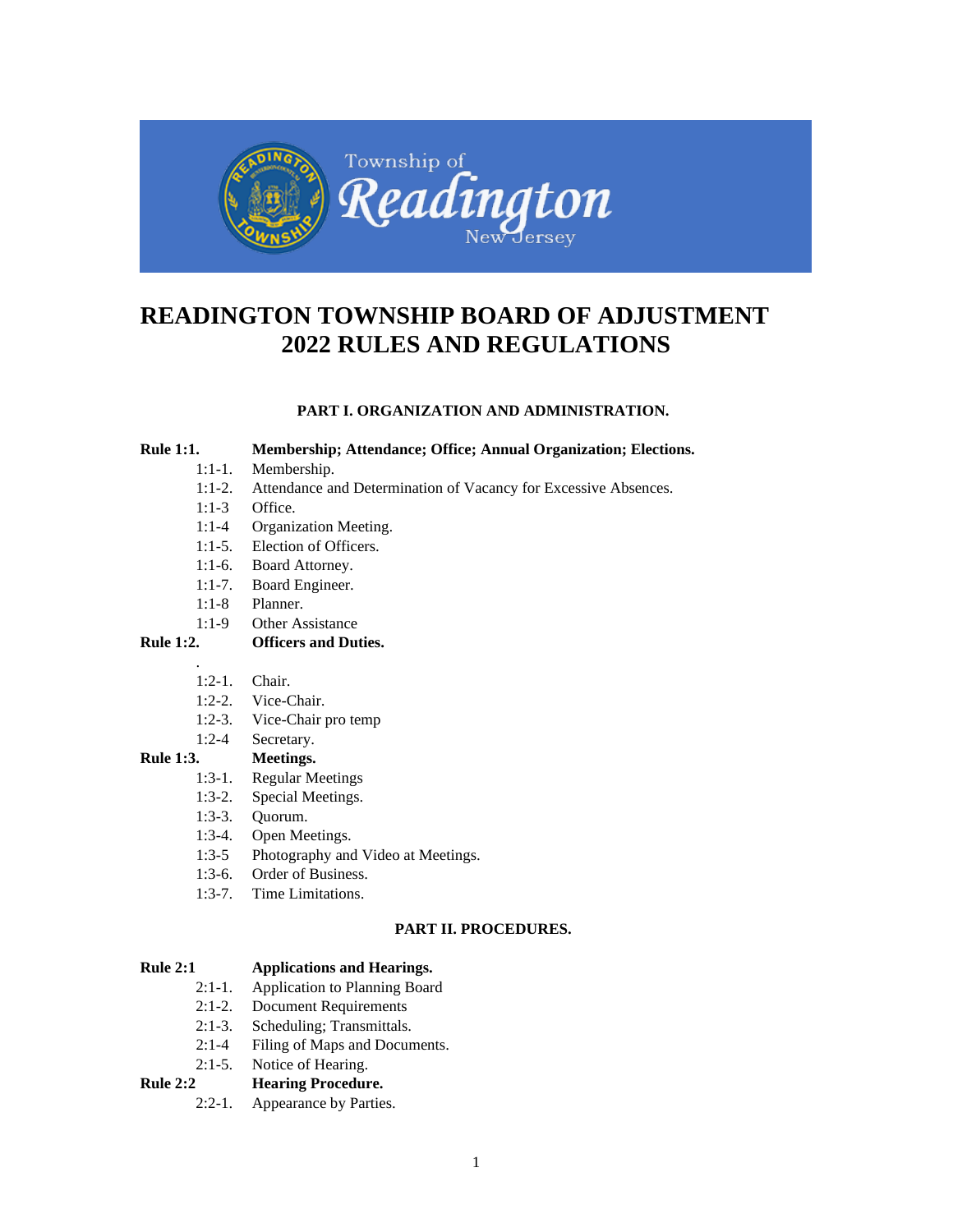- 2:2-2. Testimony Under Oath.
- 2:2-3 Order of Presentation.
- 2:2-4. Reports from Officers, Boards or Agencies.
- 2:2-5. Continuances.
- 2:2-6. Refusal to Consent to Continuance.
- 2:2-7. Testimony from Board-Employed and Other Expert Witnesses.
- 2:2-8. Site Visit by Board; Personal Knowledge of Board Members.
- 2:2-9. Evidence; Exhibits.
- 2:2-10. Effect of Restrictive Covenants and Deed Restrictions.
- 2:2-11. Letters and Petitions in Objection.
- 2:2-12. Burden of Proof.

# **Rule 2:3. Voting**

- 2:3-1. Voting Procedure.
- 2:3-2. Voting Margin and Effect.
- 2:3-3. Abstentions.
- 2:3-4 Voting Eligibility; Review of Record.

# **Rule 2:4. Other Hearing Requirements and Procedures.**

- 2:4-1. The Record.
- 2:4-2. Transcripts.
- 2:4-3. Inability to Make Verbatim Record.
- 2:4-4. Oaths; Subpoenas; Contempt.
- 2:4-5. Perjury.
- 2:4-6. Judicial Notice.
- 2:4-7. Dismissal of Application.
- 2:4-8. Amended Applications.
- 2:4-9. Conditions.

# **PART III. TAKING ACTION ON APPLICATIONS.**

# **Rule 3:1. Decisions.**

- 3:1-1. Time of Decision
- 3:1-2. Failure to Decide within Prescribed Time
- 3:1-3. Form of Resolution Written Resolution.
- 3:1-4. Effect of Resolution.
- 3:1-5. Nature of Resolution Drafts
- 3:1-6. Relief Granted
- 3:1-7. Retention of Jurisdiction.
- 3:1-8. Publishing Notice; Service of Copy of Resolutions.

# **Rule 3:2. Rehearing.**

3:2-1. Rehearing

# **PART IV. AVAILABILITY AND ELIGIBILITY OF MEMBERS.**

# **Rule 4:1. Alternate Members.**

- 4:1-1 Designation.
- 4:1-2. Appointment of Alternate to Serve on Case.
- 4:1-3. Alternate to Serve Until Final Disposition.
- 4:1-4. Alternate No. 1 to Vote.
- 4:1-5. Alternate Not to Serve at Adjourned or Continued Hearing Unless Present at Prior Hearings and/or Reviewed Transcript of Listened to Tape.
- 4:1-6. Rights and Privileges.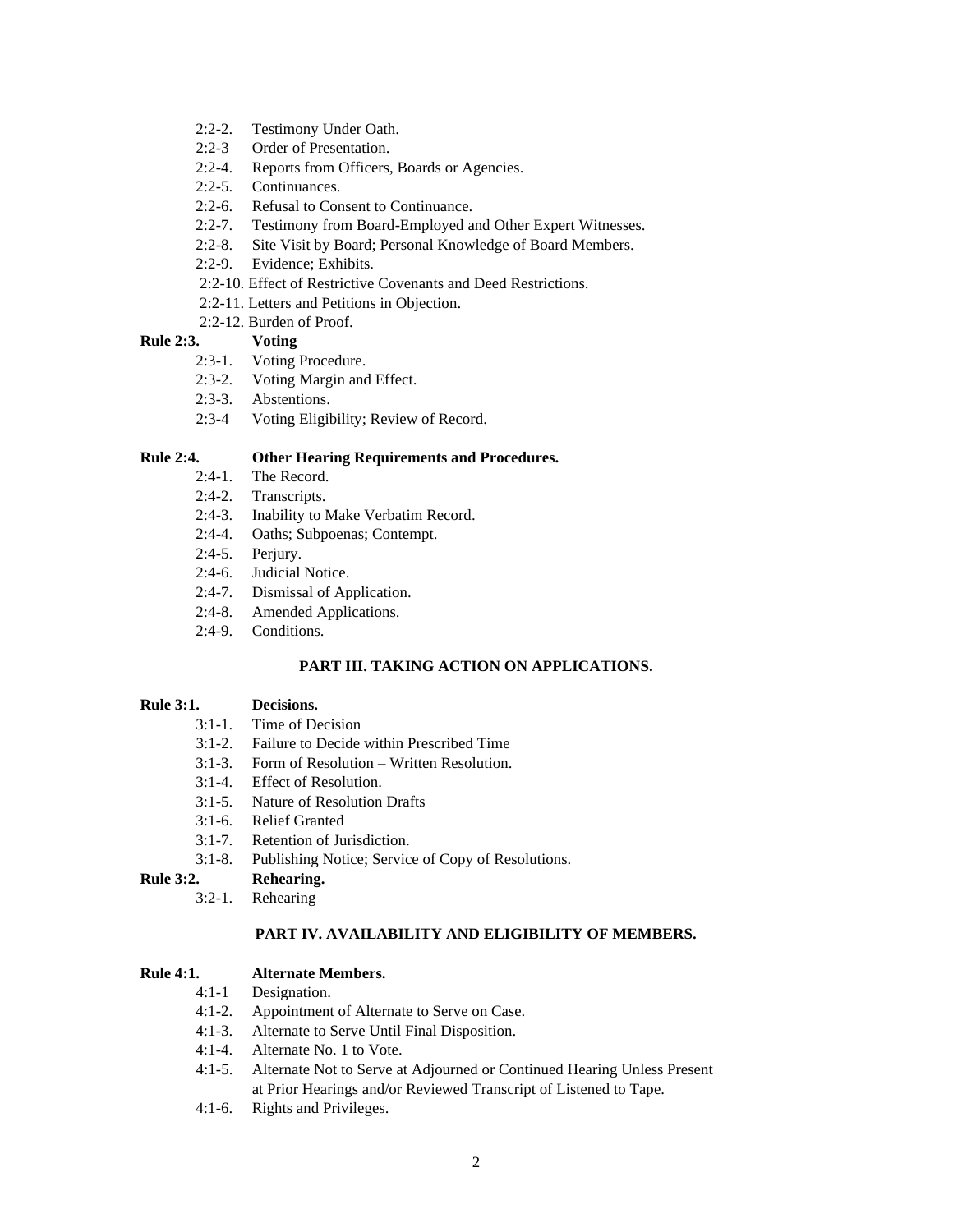- 4:1-7. Participation in Discussions; Voting.
- **Rule 4:2. Rule of Necessity.** 
	- 4:2-1. Appointment of Additional Members.
- **Rule 4:3. Disqualification.**
	- 4:3-1. Disqualification Generally.
	- 4:3-2. Local Government Ethics Law.
	- 4:3-3. Examples of Disqualification for Interest.
	- 4:3-4. Removal from Panel.
	- 4:3-5. Disclosure of Possible Conflicts; Waiver by Parties.
	- 4:3-6. Remedy.

## **PART V. MISCELLANEOUS MATTERS.**

| <b>Rule 5:1.</b> | Fees.                                      |
|------------------|--------------------------------------------|
| $5:1-1.$         | Application Fees.                          |
| $5:1-2.$         | Escrow Deposits for Professional Services. |
| <b>Rule 5:2.</b> | <b>Payment of Taxes.</b>                   |
| $5:2-1$ .        | Proof of Payment; Alternative Agreement.   |
| <b>Rule 5:3.</b> | <b>Purpose and Source of Authority.</b>    |
| $5:3-1$ .        | Purpose and Source of Authority of Rules   |
| <b>Rule 5:4.</b> | Amendments.                                |
| $5:4-1$ .        | Amendments to the Rules.                   |
| <b>Rule 5:5.</b> | <b>Relaxation of Rules.</b>                |
| $5:5-1$ .        | Where Rules May be Relaxed.                |
| <b>Rule 5:6</b>  | <b>Objections</b>                          |
| $5:6-1$          | Objections to Rule Violations              |
| <b>Rule 5:7</b>  | <b>Severability</b>                        |
| $5:7-1$          | Severability                               |

## **PART I. ORGANIZATION AND ADMINISTRATION.**

### **Rule 1:1. Membership; Office; Annual Organization; Elections; Appointments.**

**1:1-1. Membership.** The Board shall consist of seven (7) regular members, and two (2) alternate members all of whom are appointed in accordance the provisions of N.J.S.A. 40:55D-69.

**1:1-2. Attendance and Determination of Vacancy for Excessive Absences**. Each member shall notify the Board secretary at least 24 hours in advance of a meeting he or she cannot attend. The position of any member or alternate member shall be deemed vacant whenever the member, without being excused by a majority of the authorized members of the Board, fails to attend and participate at meetings of the Board for four (4) consecutive regular meetings or eight (8) consecutive weeks, whichever shall be of longer duration, at the conclusion of such period, provided that the Board shall notify the appointing authority in writing of such determination. The Board member, however, shall have the right to notify the Board in writing if he or she chooses to do so, as to any excuse which the Board member feels is legitimate. In the event of the Board's notice to the approving authority, the approving authority shall forthwith fill the vacancy for the unexpired term in a manner prescribed by law. This rule shall be automatically amended by operation of law in the event that the above standards are made more strict pursuant to amendment henceforth of N.J.S.A. 40A:9-12.1 or other relevant prevailing enactment, in which event the language of this rule shall be deemed substituted by the language of such enactment.

**1:1-3. Office.** The office of the Board shall be located at the Municipal Building located at 509 Route 523, Whitehouse Station (Readington Township), New Jersey 08889. All records of the Board concerning pending applications shall be kept at this location and shall be available for public inspection at this location between the hours of 8:30 a.m. and 4:30 p.m., Monday through Friday, except for legal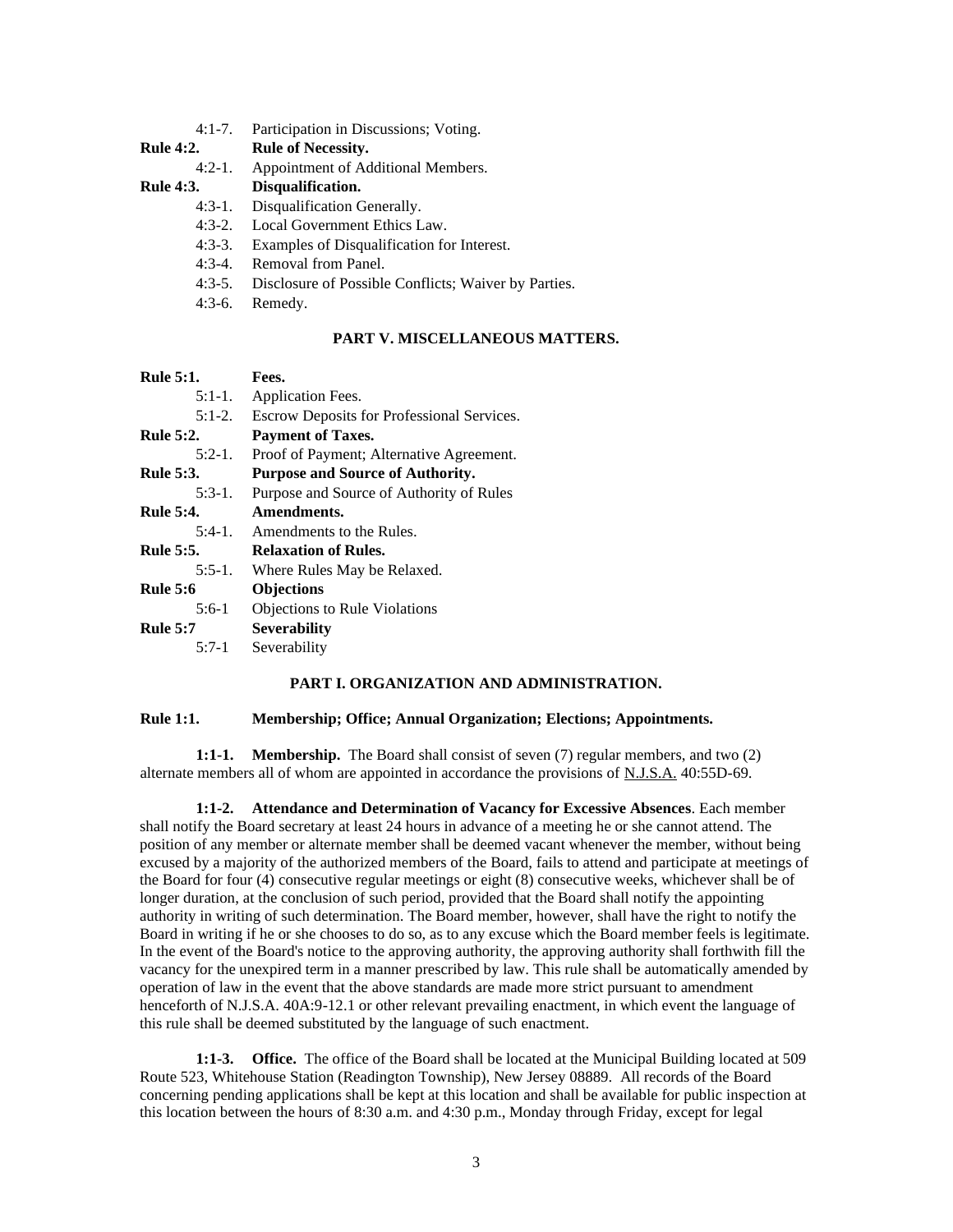holidays at which time the office is closed. The public may also inspect the records at the office at other times but by appointment only to be made with the Board Secretary. Board meetings and hearings on applications shall take place in the first floor meeting room in the Municipal Building located at 509 Route 523, Whitehouse Station (Readington Township), New Jersey 08889 in accordance with Rules 1:4 and 2:2 below.

**1:1-4. Organization Meeting.** The Board shall convene a meeting on the third Thursday of January in each year at 7:30 p. m. for the purpose of organizing the affairs of the Board for the calendar year. Such meeting shall be conducted in the presence of the Board Attorney who was appointed for and who served through the preceding calendar year, and who shall serve pro tem until reappointment or replacement.

**1:1-5. Election of Officers.** At the organization meeting, the Board shall elect from its regular members a Chair and Vice-Chair. The Board shall also elect a Secretary from among its members, except that if the Administrator of the Planning and Zoning Department of the Township is available to serve as Secretary, such person may so serve. The secretary shall be compensated upon agreement and in accordance with the ordinances and/or determinations of the Zoning Board and the Governing Body of the Township. A candidate receiving the majority vote of the entire membership of the Zoning Board shall be deemed elected to the office for which the vote was taken and shall serve for one year or until he or she is re-elected or his or her successor shall take office. In the event that an office shall become vacant in some factual manner or by operation of law, the office shall be filled as soon as possible by the same election procedure, and the term of such office shall be the unexpired term of the predecessor.

**1:1-6. Board Attorney(s).** The Board shall annually appoint or reappoint an Attorney(s)-at-Law of the State of New Jersey having recognized competence in the law of local governments, land use and zoning. The Board Attorney(s) shall be compensated pursuant to agreement and shall be the legal advisor(s) and representative(s) of the Board of Adjustment. The Board Attorney(s) shall prosecute and defend litigation and appeals on behalf of the Board. In the event the Board elects to appoint or reappoint more than one attorney, the Board shall determine as it sees fit which of the attorneys shall represent it in particular cases and/or at particular meetings. The Township Attorney shall not be the Board Attorney.

**1:1-7. Board Engineer(s).** The Board shall appoint or reappoint a licensed professional engineer(s) of the State of New Jersey who shall review and report on the applications and other matters pending before the Board at the direction of the Board, and who shall attend the meetings of the Board and committees of the Board as instructed by the Board.

**1:1-8. Planner(s).** The Board shall appoint or engage a licensed professional planner(s) of the State of New Jersey who shall review applications and land use matters and who shall attend the meetings of the Board and committees of the Board as instructed by the Board.

**1:1-9. Other Assistance.** The Board may also appoint such other officers and/or assistants and engage such additional experts or staff as it may deem necessary from time to time and may provide professional contracts to be executed by such assistants and experts.

## **Rule 1:2. Officers and Duties.**

**1:2-1. Chair.** The Chair shall preside at all meetings and hearings of the Board, decide all points of order and matters of procedure governing said meetings or hearings, decide issues of expert qualifications and admission of evidence, appoint committees, and shall perform all the duties normally appertaining to his or her office, as required by law, ordinance, these rules or prevailing parliamentary practice. Unless overruled by a majority vote of members, the Chair's decisions on the aforementioned issues shall be deemed the decision of the Board as a whole.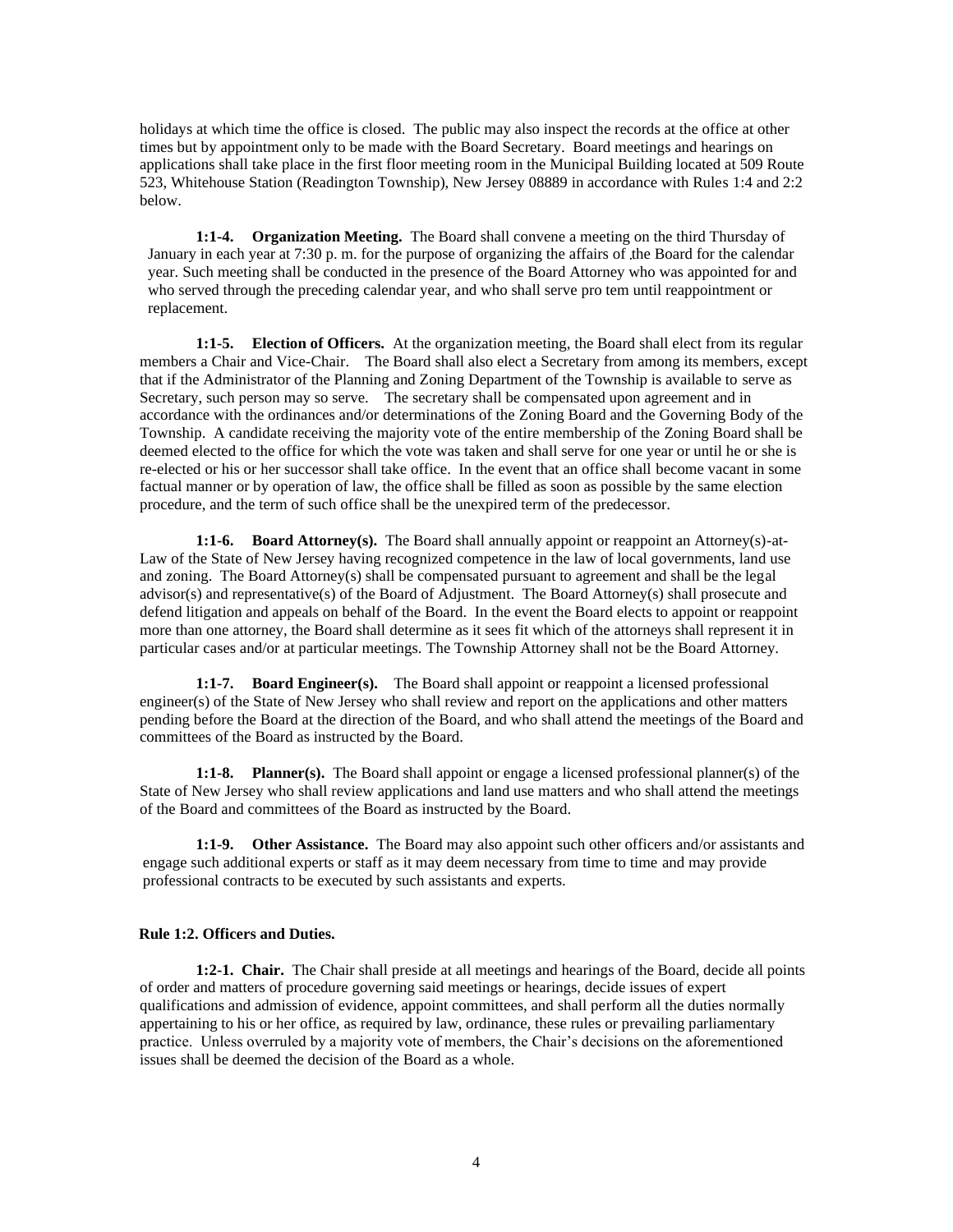**1:2-2. Vice-Chair.** The Vice-Chair shall preside at all Board meetings and hearings in the absence or upon the disqualification of the Chair, and shall have all of the powers of the Chair under such circumstances.

**1:2-4. Secretary.** The Secretary shall generally perform the secretarial work of the Board, including, but not limited to the following:

- (a) Conduct all official correspondence, compile all required records, keep and maintain all necessary files and indexes with respect to the operation of the Board, cause all notices of meetings required to be given pursuant to the Open Public Meetings Act, the Municipal Land Use Law or any other applicable law or ordinance;
- (b) Attend all meetings of the Board, take and have custody of all records, documents, maps, plans and evidence, and provide for the care and custody of items for which no other provision is made by statute or these rules; take or direct the taking of roll call votes, and insure the recordation of affirmative and negative votes as well as abstentions;
- (c) Make a recording of the proceedings of each hearing of the Board in accordance with these rules, keep minutes of the proceedings of each meeting (including work sessions) held by the Board and file them in a book, and sign the resolutions and orders adopted by the Board and file them in a book;
- (d) Cause to be mailed or otherwise delivered or made available to each member of the Board and professional consultants to the Board true copies of the minutes and all other documents and materials pertaining to the business of the Board; and
- (e) Perform such other duties as normally pertain to the office of Secretary of the Board of Adjustment, or as directed by the Chair.

## **Rule 1:3. Committees.**

**1:3-1**. **Standing Committees**. There shall be the following standing committees of the Board:

(a) **Technical Review Committee.** The Technical Review Committee shall review applications for development and render determinations of completeness pursuant to N.J.S.A. 40:55D-10.3

**1:3-2. Committee Composition**. The standing committees shall be comprised of not less than two, nor more than three, members of the Board. The Chair shall annually appoint the members of each committee for a one (1) year term. Vacancies shall be filled at or by the next regular session of the Board-Not more than one alternate member may serve on any standing committee.

**1:3-3. Special Committees**. Special committees may be established by a vote of the majority of the full membership of the Board. The Chair shall appoint the members of such committee, who shall serve for a term to be determined by the Board when it acts to establish such committee.

## **Rule 1:4. Meetings.**

**1.4-1. Regular Meetings.** Regular meetings of the Board of Adjustment shall be held in the first floor meeting room in the Municipal Building located at 509 Route 523, Whitehouse Station (Readington Township), New Jersey 08889, at 7:30 p.m. on the third Thursday of each month. If a regular meeting falls on a legal holiday, such meeting shall be held on such other day as the Board may select. Whenever there are no matters to be considered at any regular meeting other than the organizational meeting or the Chair becomes aware that there will not be a quorum of members present other than at the organizational meeting, the Chair may dispense with such meeting by directing the Secretary to provide notice of cancellation to each member of the Board by reasonable means and as soon as possible in advance of the time set for such meeting and by giving notice in accordance with the Open Public Meetings Act or otherwise posting the cancellation for the convenience and interests of the public.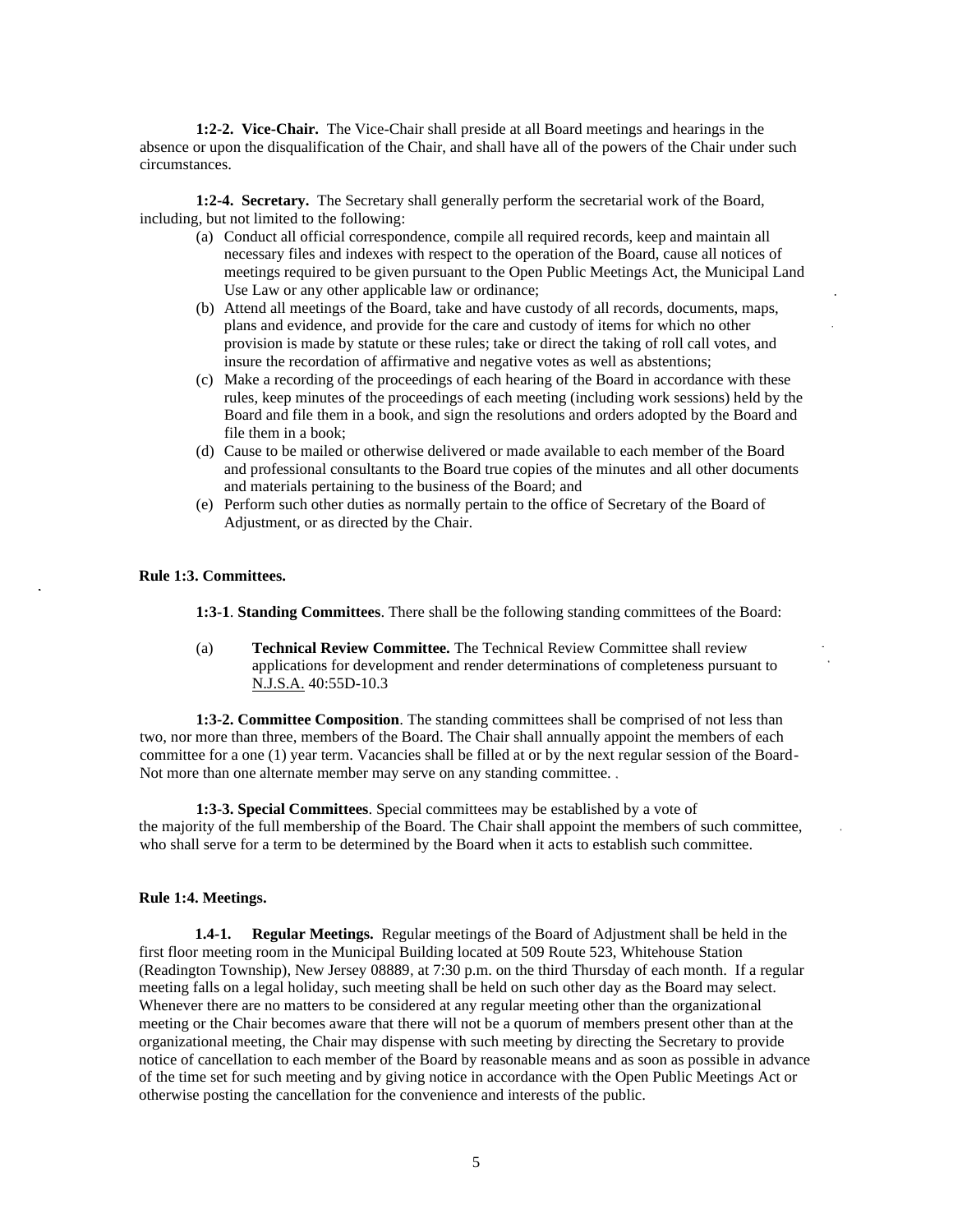**1.4-2. Special Meetings.** Special meetings may be called by the Chair at any time or upon the written request of two (2) or more members of the Board, provided that notice thereof be mailed or given to each member of the Board and to the public as required or allowed by law. An applicant may request but shall not be entitled to a special meeting. Special meetings at the request of an applicant may be scheduled at the pleasure of the Board provided the public interest is fairly and reasonably served. The applicant shall be responsible for all fees and costs related thereto.

**1.4-3. Quorum.** At all meetings of the Board, a quorum to conduct any business of the Board shall consist of four (4) qualified members. In the absence of a quorum, the members present may convene a meeting only for the purpose of adjourning the same to another date. No hearing may proceed without a qualified quorum of the Board for that particular hearing.

**1.4-4. Open Meetings.** Except as otherwise provided in these rules and regulations, the meetings of the Board shall be open to the public at all times. Nothing herein shall be construed to limit the discretion of the Board to permit, prohibit or regulate the active participation of the public at any meeting. The Board may exclude the public only from those portions of a meeting at which the Board discusses matters within the exclusions provided under N.J.S.A. 10:4-12b and/or N.J.S.A. 40:55D-9b.

**1.4-5. Photography and Video at Meetings.** The Board recognizes the right of persons to take pictures and video during its meetings provided that the persons taking the pictures or video do so in a manner that is respectful, unobtrusive and not disruptive to the meeting and those attending the meeting. As such, persons wishing to take pictures from hand held cameras or personal communication devices (cellular phones, tablets, laptop computers, and the like) can do so from their seats or, if standing, from the rear of the room adjacent to the exterior wall. Persons wishing to video may do so from their seats if the video equipment is hand held. For video equipment which is shoulder held or on a tripod or uni-pod, persons wishing to video can do so from the rear of the room adjacent to the wall. In all cases, no lights or flash shall be used. Any person wishing to photograph or video a meeting or any portion of a meeting must publicly announce their intention so that all persons are aware of same.

**1.4-6. Order of Business.** Subject to the discretion of the Chair to the contrary, the order of business for all regular sessions of the Board shall be as follows:

- (a) Call to Order
- (b) statement of compliance with Open Public Meetings Act
- (c) Flag salute
- (d) roll call;
- (e) approval of minutes of previous meetings;
- (f) adoption of resolutions;
- (g) adjournments of any scheduled cases and any motions;
- (h) old business (continued hearings);
- (i) new business (new hearings);
- (j) other discussion;
- (k) closed session; and
- (l) adjournment.

**1:4-7. Time Limitations.** The Board shall be under no obligation to consider any business after 10:00 p.m. The Board shall take no new testimony beyond 10:30 p.m. This rule may be waived, however, by a majority of the Board members then present and qualified.

**1:4-8. Parliamentary Procedure.** Robert's Rules of Order, latest edition, shall be followed whenever a particular procedure or practice is not contemplated by these rules.

#### **PART II. PROCEDURES.**

#### **Rule 2:1. Applications and Hearings.**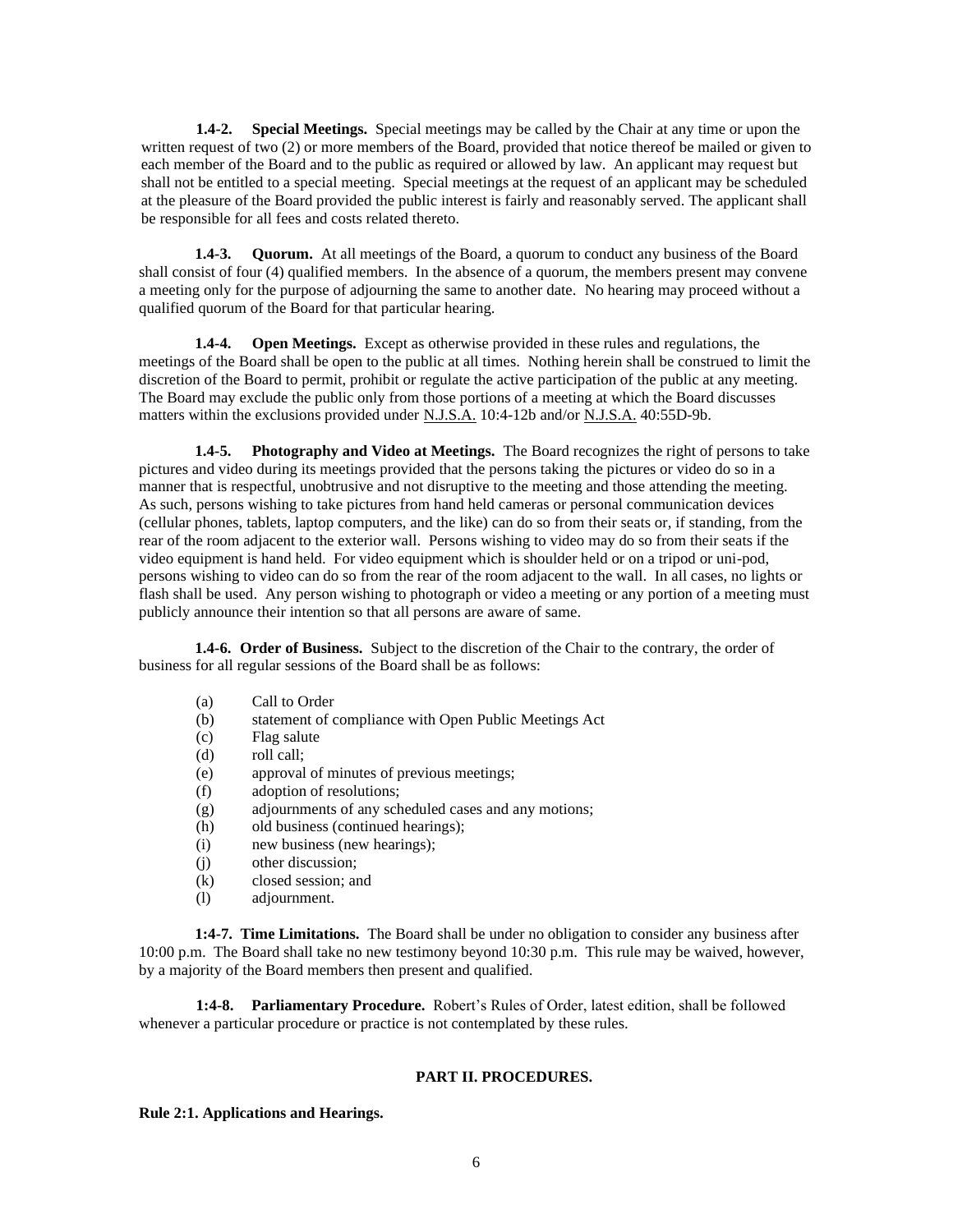**2:1-1. Application to Board.** Applications for development and for any other relief shall be considered by the Board in accordance with the Land Use Ordinance. Upon receipt of an application by the Board Secretary together with the fee required by ordinance, the application shall be assigned an application number which may appear on all subsequent papers filed in the case. The original copy of the application, together with a copy of all other documents filed with the application, shall be filed in the permanent case docket of the Board. The Board or its designees shall determine the completeness of the application in accordance with the Land Use Ordinance. Upon a determination of completeness, the Board Secretary shall so notify the applicant, and the application shall be determined to be complete as of the day it was so certified by the Secretary for the purposes of commencement of the time period within which the Board must act upon an application.

**2:1-2. Document Requirements.** The document requirements shall be those requirements which are set forth in the official checklist set forth in the applicable ordinance.

**2:1-3. Scheduling; Transmittals.** Upon a determination of completeness in accordance with the MLUL, the application shall be assigned a hearing date and the Board Secretary shall forward copies of all application materials and documents to the Board Attorney, the Board Engineer, the Board's planning expert, and any other Board expert(s) whose input is sought. The application materials and documents shall also be forwarded to all Board members prior to the scheduled hearing session. Applications shall be scheduled for hearing in the order in which they are declared complete except that an application may be advanced so as to comply with statutory and ordinance limitations of time but shall otherwise be at the discretion of the Board or its designee(s).

**2:1-4. Filing of Maps and Documents.** At least ten (10) business days prior to the date scheduled for the hearing, the applicant shall file with the Board Secretary the maps, plans, plats and/or documents for which approval is sought and/or which the Board required to be filed. Applicants should take note that N.J.S.A. 40:55D-10b provides a ten (10) day minimum filing period. The Board has required a ten (10) day filing period in order for its experts and staff to have sufficient time to prepare reports so that they can be filed prior to the date for the hearing, rather than on the date of the hearing. This ten (10) day requirement shall apply to the initial hearing session as well as all subsequent hearing sessions.

**2:1-5. Notice of Hearing.** Prior to a hearing commencing on an application for development, the applicant must have given notice of the hearing at least ten (10) days prior to the date set for the hearing in accordance with all requirements of the MLUL and the Township ordinances and must file with the Board an affidavit of proof of service of the notice together with stamped certified proof of mailings (if service was by mail) and an affidavit of publication of notice in the newspaper. As to the requirement in N.J.S.A. 40:55D-12 that notice of a hearing be given to the owners of all real property as shown on the current tax duplicates, the applicant must send notice to all property owners on a list prepared by the Township Tax Assessor which is no more than six (6) months old at the time of service of the notices.

## **Rule 2:2. Hearing Procedure.**

**2:2-1. Appearance by Parties.** Individuals may either appear on their own behalf before the Board at the time of the hearing or be represented by an attorney authorized to practice law in New Jersey. Pursuant to New Jersey Court Rule 1:21-1(c), no business entity (whether a corporation, partnership or any other form), with the sole exception being a sole proprietorship, shall appear before the Board at the time of the hearing except through an attorney authorized to practice law in New Jersey.

**2:2-2. Testimony Under Oath.** All persons giving testimony at a hearing shall be duly sworn by the Board Attorney or, in the absence of the Board Attorney, the Chair or his or her designee.

**2:2-3. Order of Presentation.** Generally, each application shall be considered in accordance with the following order of presentation: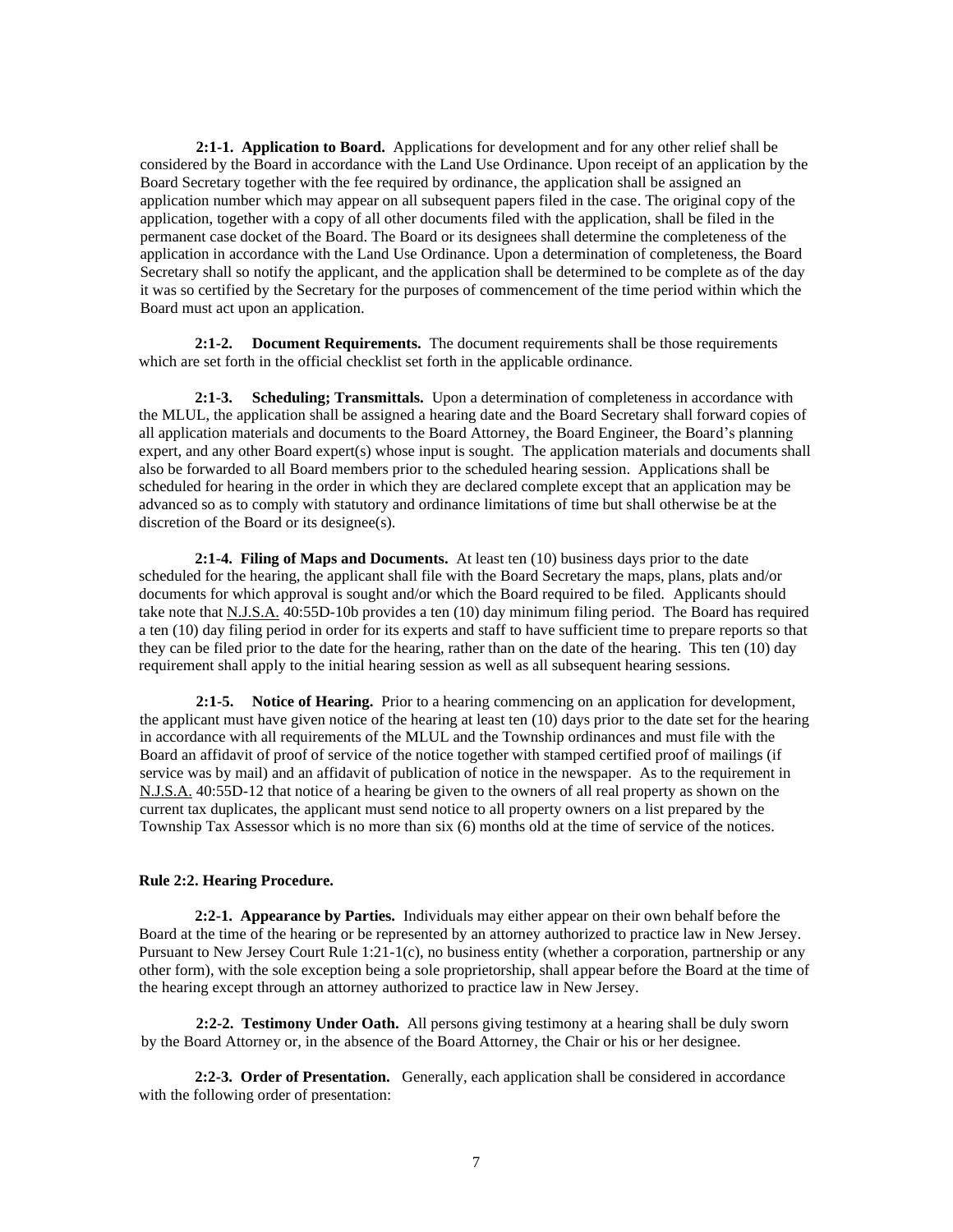- (a) The applicant or, if the applicant is represented by an attorney, the attorney shall enter an appearance on the record. If counsel represents the applicant, the attorney shall enter his or her appearance, identifying the name and location of his or her firm, and identifying the client who is represented.
- (b) Prior to testifying, all of the applicant's witnesses shall then be sworn, as well as any Board experts who have filed reports concerning the application and/or who have not filed reports but may provide input on the application during the hearing.
- (c) The applicant or, if the applicant is represented by an attorney, the applicant's attorney shall then proceed to make opening remarks, if any, present testimony and any other evidence, documentary or otherwise, upon which the applicant intends to rely in order to establish a basis for the relief sought. The Board may impose reasonable limitations on the time and number of witnesses.
- (d) At the commencement of a witness' testimony and/or at the introduction of other evidence, the Chair shall rule on qualifications and admissibility. Board members may question a witness during his or her testimony. The Chair shall allow Board members, Board experts, objectors and interested parties to ask questions of such witness pertaining directly to their testimony, and shall permit reasonable cross-examination by counsel representing an objector or interested party. An attorney representing a group of objectors or interested parties shall submit to the Board a written list of persons represented by such attorney and shall submit a copy of the same to the applicant or the attorney for the applicant. Such persons shall cross-examine (question) witnesses only through their attorney, but they may provide testimony under oath. The Board may impose reasonable limitations on the time and number of questions posed to / cross examination of witnesses.
- (e) Upon the conclusion of the presentation of the application, any objector(s) wishing to present a case in objection to the relief sought may do so in such order as may be recognized by the Chair. The objector(s) may call witnesses for relevant testimony and introduce any relevant documentary or other relevant evidence subject to reasonable cross-examination by the applicant or his or her attorney and the Board. The Chair shall allow a reasonable opportunity for interested parties to ask questions of such witnesses. The Chair shall first recognize presentations of counsel for objectors and those presentations involving expert testimony in the order that the Chair shall determine upon the exercise of reasonable discretion. Such presentations shall be subject generally to the procedure set forth in the above subparagraphs, affording the attorney for the applicant and an applicant pro se a reasonable opportunity for cross-examination and questions. The applicant may thereafter present rebuttal evidence subject generally to the procedure set forth in the above subparagraphs.
- (f) The Board shall thereafter recognize public commentary by interested parties appearing pro se, provided that those giving commentary are sworn and each such interested party is subject to cross-examination and questioning. The Board may impose reasonable limitations on the time of each public comment to ensure that all public commenters have an opportunity to be heard. All rebuttal testimony or evidence shall be considered in such order as the Chair shall designate. The Board shall consider only relevant objections. The Board shall not consider unreasonable, repetitive or disorderly testimony or objections. The Board may impose reasonable limitations on the time and number of objecting witnesses. The Board shall also have the power to limit objections to those expressed by interested parties as the term is defined in the Municipal Land Use Law and construed by the courts of this State.
- (g) Any member of the Board may place evidence before the Board as to any relevant matter of which he or she has personal or official knowledge for the purpose of amplifying the record, including facts ascertained from a viewing of the premises in question subject to these rules. See, Rule 2:2-8 as to the procedures to be followed in this regard.
- (h) The Board shall have the right to rely upon the expertise of its attorneys as well as the expertise of its engineering and planning experts and any and all other Board experts that have testified during the hearing. The Board may also call, as witnesses, other municipal officials such as police officers, municipal engineers, the tax assessor, municipal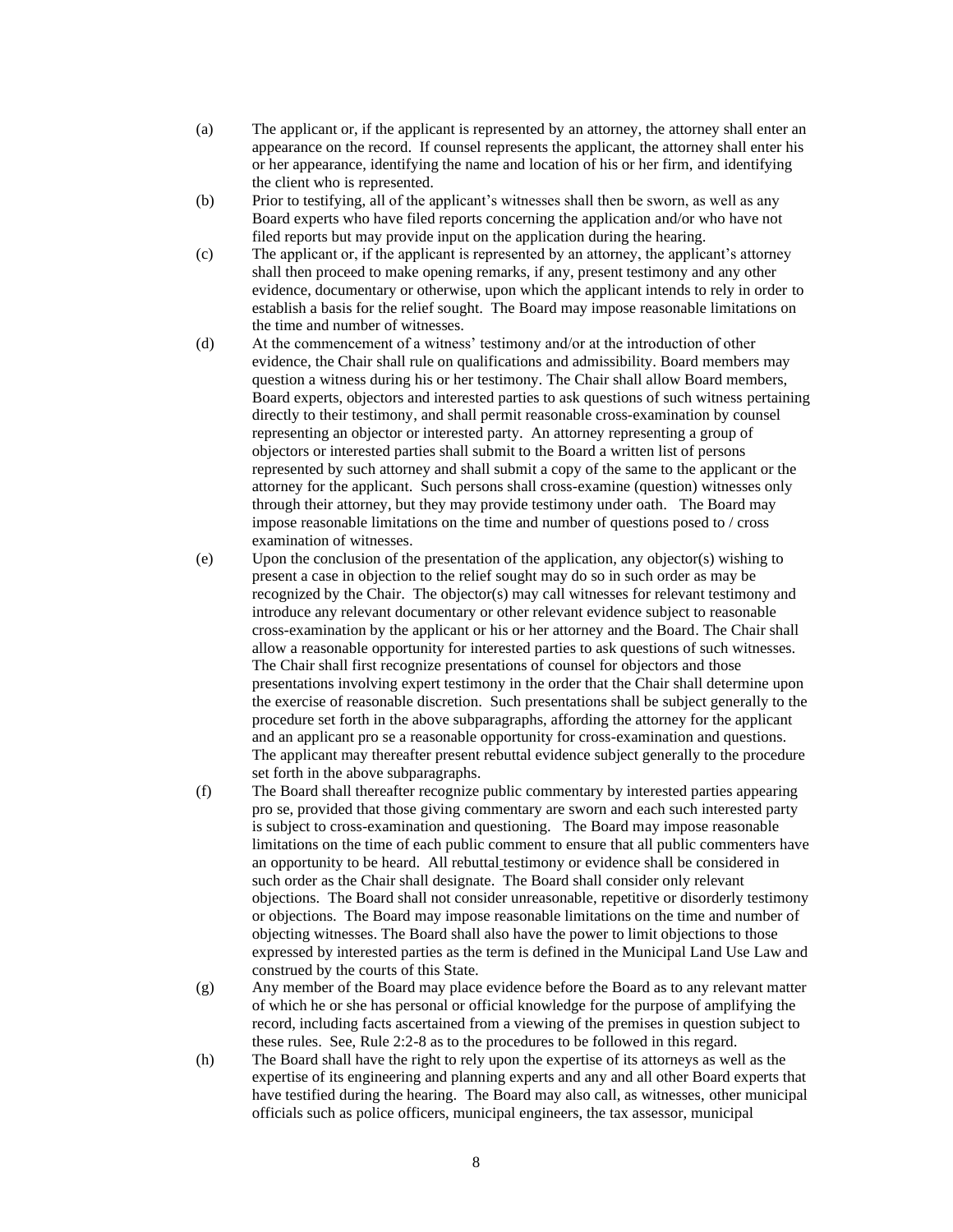employees managing municipal utilities, etc., to testify as to particular facts pertinent to the application. The Board shall also have the power to acquire additional evidence consistent with these rules.

**2:2-4. Reports from Officers or Agencies.** The Board may refer an application to another person or agency for a report provided that such reference shall not extend the time within which the Board must act. Such reports from other persons or agencies shall be made available to the applicant and to other interested parties for examination and refutation. The Board may either obtain such reports prior to the hearing, giving all interested parties the right to examine the same, or the hearing may be adjourned to a specific time and place for the purpose of receiving the reports and recommendations of public officials or agencies involved. The Board may accept the report into evidence without the author of the report being present to be questioned / cross examined unless the applicant or an interested party requests the opportunity to question / cross examine the author of the report, in which case the Board may not accept the report into evidence unless the author or other representative of the agency is made available for questioning / cross examination at the hearing.

**2:2-5. Continuances.** All cases may be continued to another date certain, which shall be the next regularly scheduled Board meeting unless otherwise determined by the Board. The Chair shall announce to all those present the date, time and place to which the hearing on the matter is continued. The applicant need give no further notice in that event. However, if the matter is continued to a special meeting, notice required under the Open Public Meetings Act shall be given. The Board reserves the right to continue a hearing on its own motion for purposes of further consideration, subject to limitations of time as provided in the Township Ordinances and the Municipal Land Use Law. The Board may also grant reasonable requests of interested parties to continue a matter in order to afford such parties sufficient time to prepare, engage counsel, obtain witnesses or for other good cause. However, the Board shall do so only to the extent that the applicant's interests are not unduly compromised or prejudiced with respect to the applicant's protected interests pursuant to prevailing law. Where adjournment for a continuance would extend the statutory period within which the Board is required to act, the consent of the applicant shall be evidenced in writing or shall be made on the record.

**2:2-6. Refusal to Consent to Continuance.** Where an applicant refuses to consent to a continuance so that objectors can be heard or the Board has insufficient opportunity to consider the matter, such refusal by the applicant may be deemed arbitrary and unreasonable by the Board. Should the applicant move the Board to decide the matter without granting a continuance under those circumstances, the applicant shall be at risk of a denial of the application for failure to sustain the burden of proof and/or failure to afford the Board an opportunity to reach an informed decision.

**2:2-7. Testimony from Expert Witnesses.** The Board may require expert witnesses and/or reports from applicants if the Board believes same is/are necessary in order to make an informed decision on an application. Experts shall be qualified to the satisfaction of the Board. In addition to experts for the applicant, the Board shall have the power to engage its own independent experts to provide their opinions on issues raised in the application and/or on the testimony of experts produced by an applicant or other party. The Board shall not be bound to accept the testimony of any expert. Where there is conflicting testimony of experts, the Board shall decide which to accept. These rules shall not be construed as requiring expert testimony to sustain a Board finding. The Board may permit its experts to confer with the experts of the applicant where appropriate and, where appropriate, with experts hired by objectors or the Board in order to expedite consideration of the application. Informal communications between the Board's experts and those for the applicant shall be permitted outside the context of public meetings but any information as a result of those communications that any party wishes the Board to rely upon or that the Board wishes to rely upon shall be made part of the record. The applicant shall reimburse the municipality for the expenses incurred by the municipality in having Board professionals and experts participate in such communications.

**2:2-8. Site Visits by Board Members; Personal Knowledge of Board Members.** The Board may make site visit(s) of the property that is subject of an application upon reasonable notice to the parties and subject to the Open Public Meetings Act and prevailing New Jersey case law. In that event, or in the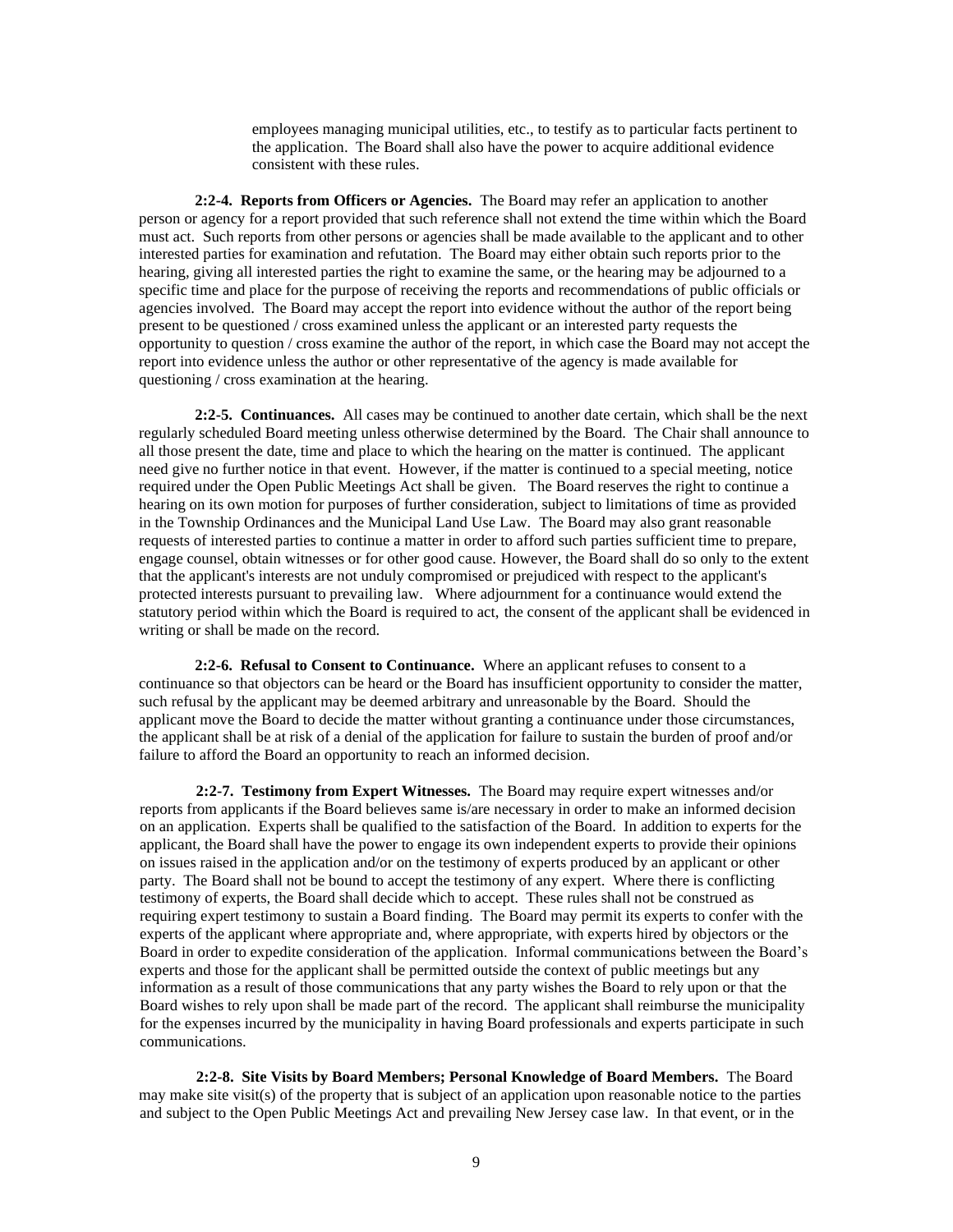event that individual Board members visit the subject property or are well acquainted with the subject property, knowledge acquired of any particular fact or facts by way of a site visit or personal knowledge of the site may be used in making a decision if such member or members expresses such facts on the record at the time of the hearing. The applicant, any objector, or any interested party shall have an opportunity to refute such facts and the right to question the member(s) on the circumstances of acquiring the knowledge. In the event that Board members visit the subject property or have historical or other knowledge of the subject property and no reference is made to the same on the record, it will be presumed that such facts were not necessary to reach an informed decision and merely helped such members to understand the evidence presented to them at the hearing. The absence of references to site visits and impressions shall not vitiate any decision otherwise reached by the Board.

**2:2-9. Evidence; Exhibits.** The formal rules of evidence adopted by the courts of the State of New Jersey may be used as a guide but shall not strictly apply in the proceedings before the Board. However, no decision shall be based upon any facts not proved or on matters which are not part of the record unless they are items of which the Board is entitled to take judicial notice in accordance with Rule 2:4-6 below. When any documents or exhibits are admitted into evidence during or for purposes of a hearing, they shall be marked and shall be retained by the Board as part of the permanent file. After the Board has rendered its decision and the time for filing an appeal has expired, the Board Secretary may return any such exhibits or documents to the person who offered them upon request, may keep them in the permanent file or may discard them. Any evidence presented, whether by testimony or by documents and exhibits presented for the purpose of the hearing(s), which are not questioned or controverted by any other party or by any member of the Board, may be deemed to be true by the Board for purposes of its decision. The Board may limit irrelevant, immaterial or redundant evidence. As set forth in the rules above, the Chair shall decide all issues of admission of evidence and, unless overruled by a majority vote of Board members, the Chair's decision shall be deemed the decision of the Board as a whole.

**2:2-10. Effect of Restrictive Covenants and Deed Restrictions.** The Board is established for the sole purpose of exercising the powers conferred upon it by the MLUL. The Board is authorized by local ordinance only to hear matters within the purview of the ordinance. A restrictive covenant or deed restriction shall be construed as being in the nature of a private contract which may be enforceable either by a Grantor or other protected party by a proceeding in the Superior Court of New Jersey. Such a restriction shall not affect the jurisdiction of the Board, and the grant of relief by the Board shall not affect the validity of any restrictive covenant or deed restriction. The existence of a restriction shall generally have no bearing on the Board's determination, unless the restriction was imposed as a condition of prior approval.

**2:2-11. Letters and Petitions in Objection.** Letters of objection and petitions relating to an application for development shall not be admissible. If submitted to the Board Secretary, and to the extent reasonably practicable, such letters shall be returned by the Secretary to the author or sender with an explanation citing this rule and advising the author or sender that he or she can appear before the Board to testify regarding the application for development but cannot submit a letter or a petition of objection. This shall not bar the author of a letter or the signer of a petition from appearing and testifying under oath and, as part of such sworn testimony, reading a prepared statement, provided, however, that such person is subject to cross-examination and questioning.

**2:2-12. Burden of Proof.** The burden of proof is upon the applicant, and it is the applicant's responsibility to supply competent and credible evidence in order that the Board might determine the nature and degree of the relief sought by the applicant. The applicant must establish, to the Board's satisfaction, that pursuant to statutory and ordinance criteria the applicant is entitled to the relief sought. If an applicant refuses to produce someone within its control who may have information relevant to an application, the Board may draw any reasonable adverse inference from such refusal. If a Board member is not convinced that the applicant has satisfied its burden of proof, the Board member should vote to deny the application rather than abstain in the absence of a compelling reason to the contrary.

**Rule 2:3. Voting.**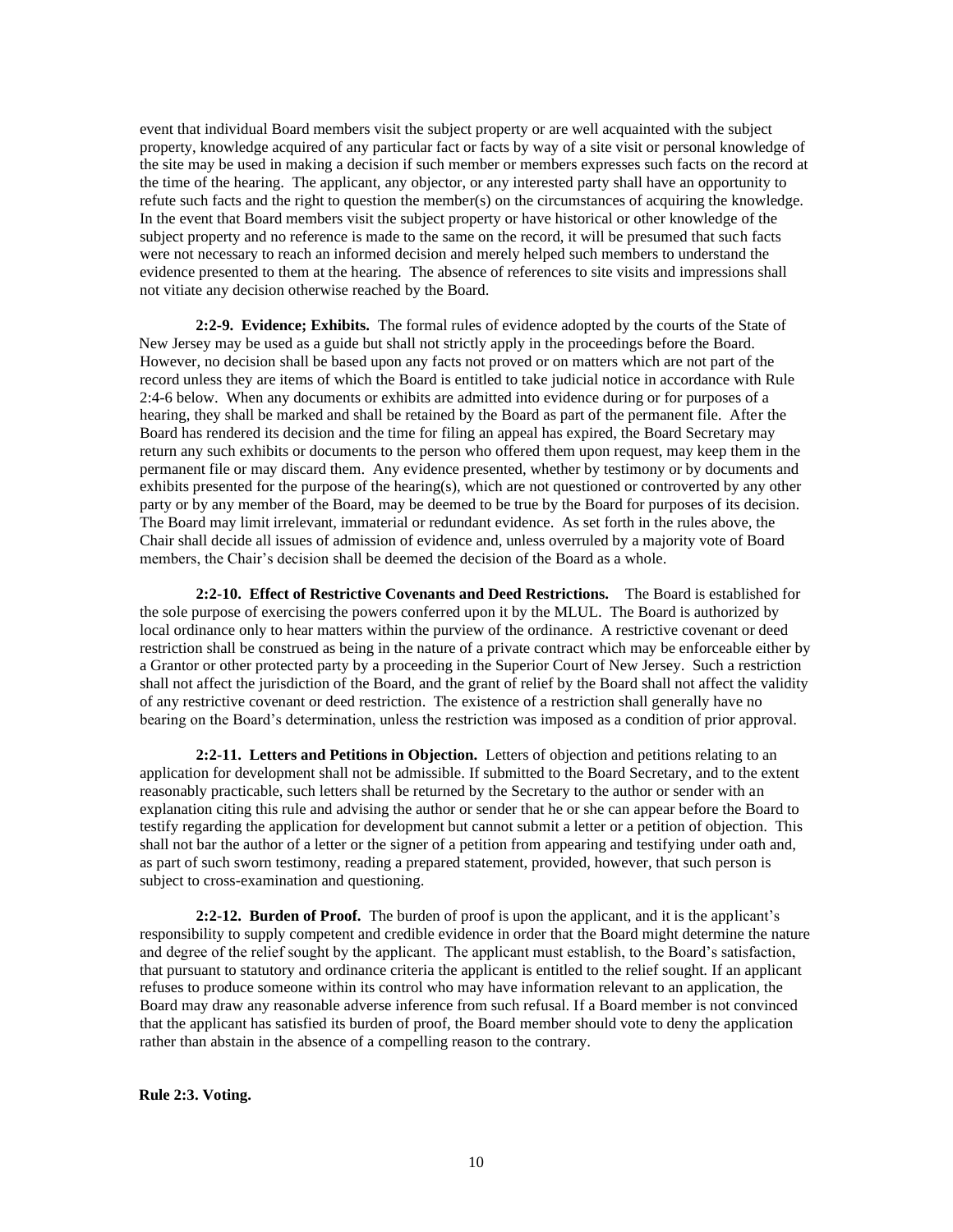**2:3-1. Voting Procedure.** The Board shall vote on all applications and matters by motion(s) made by a member. All motions shall require a second. In the absence of a second, the motion shall be deemed defeated. The Chair shall allow discussion on any motion made and duly seconded. The Board shall have the right, but not the obligation, to conduct a deliberation on any application or matter prior to any motion being made. All votes on substantive matters shall be taken by roll call, and the vote and name of the member casting the vote shall be recorded in the minutes.

**2:3-2. Voting Margin and Effect.** Once a quorum of the Board is present (which is at least four (4) members pursuant to Rule 1:4-3 above), an affirmative vote of a majority of up to seven (7) members present is required for any decision, determination or official action of the Board except that applications for a variance under N.J.S.A. 40:55D-70(d), which must be approved by at least five (5) affirmative votes. If a motion to approve an application for development fails to receive the number of required votes, such failure shall be deemed an action denying the application.

**2:3-3. Abstentions.** Abstentions are disfavored except for good cause. An abstention shall be regarded as an assent to the vote of the majority. Thus, if the majority of those voting would affirm a measure, abstentions would be counted toward affirmance; if the majority would defeat a measure, abstentions will be counted toward defeat. A disqualified member shall not be counted as an abstention and shall, instead, be deemed to have removed himself or herself from the panel and not be involved in the consideration of the application. If the Board is evenly split in its decision, no majority exists with whom an abstaining member can be said to vote and accordingly abstentions shall not be assigned to either block. A tie vote shall be deemed an action denying the application, and abstentions shall not be construed to approve an application; nor shall abstentions be used to create a tie.

**2:3-4. Voting Eligibility; Review of Record.** When any hearing before the Board has been continued, a member of the Board who was absent for one or more hearing sessions shall be eligible to vote on the matter upon which the hearing is conducted notwithstanding the member's prior absence provided that such member certifies in writing to the Board that he or she has read a transcript or listened to a recording of the entire session for which he or she was absent. This rule shall not be construed as authorizing any hearing to be held whenever less than a quorum of the Board is present.

#### **Rule 2:4. Other Hearing Requirements and Procedures.**

**2:4-1. The Record.** The record shall mean the application form, any plans, plats or maps submitted by the applicant, any other documents submitted by the applicant, an objector, an interested party and/or any Board expert(s), any exhibits submitted during the hearing, the verbatim recording of the hearing by stenographic, tape and or other electronic means, the resolutions adopted by the Board containing the Board's decision on the application, all Township ordinance provisions as well as all provisions of the Master Plan, any and all prior Planning Board, Board of Adjustment or Township Council resolutions relevant to the application and/or to the property, and any and all other matters or documents of which the Board may take judicial notice in accordance with Rule 2:4-6 below. The minutes of the meeting shall be considered both a summary of the record and part thereof but only a transcript of a hearing session or a recording of a hearing session shall constitute a verbatim record of the hearing session.

**2:4-2. Transcripts**. The Board shall furnish a transcript of the hearing, or duplicate recording in lieu thereof, on request, to any interested party at his or her expense. Interested parties shall not be charged more than the maximum permitted by applicable law.

**2:4-3. Inability to Make Verbatim Record.** If, at the time set for hearing, a verbatim record cannot be made for good reason, as where recording equipment is inoperable and no certified stenographer is present, the Board shall, if time is not a factor, continue the hearing to another date. However, if time is a factor, and if all interested parties present agree, the Board may proceed with the hearing on the understanding that in the event of an appeal or further review, an agreed statement of facts will be supplied to the reviewing body. In the absence of such agreement, where time is a factor and the applicant refuses to consent to extend the time within which the Board has to make a decision, the Board shall be entitled to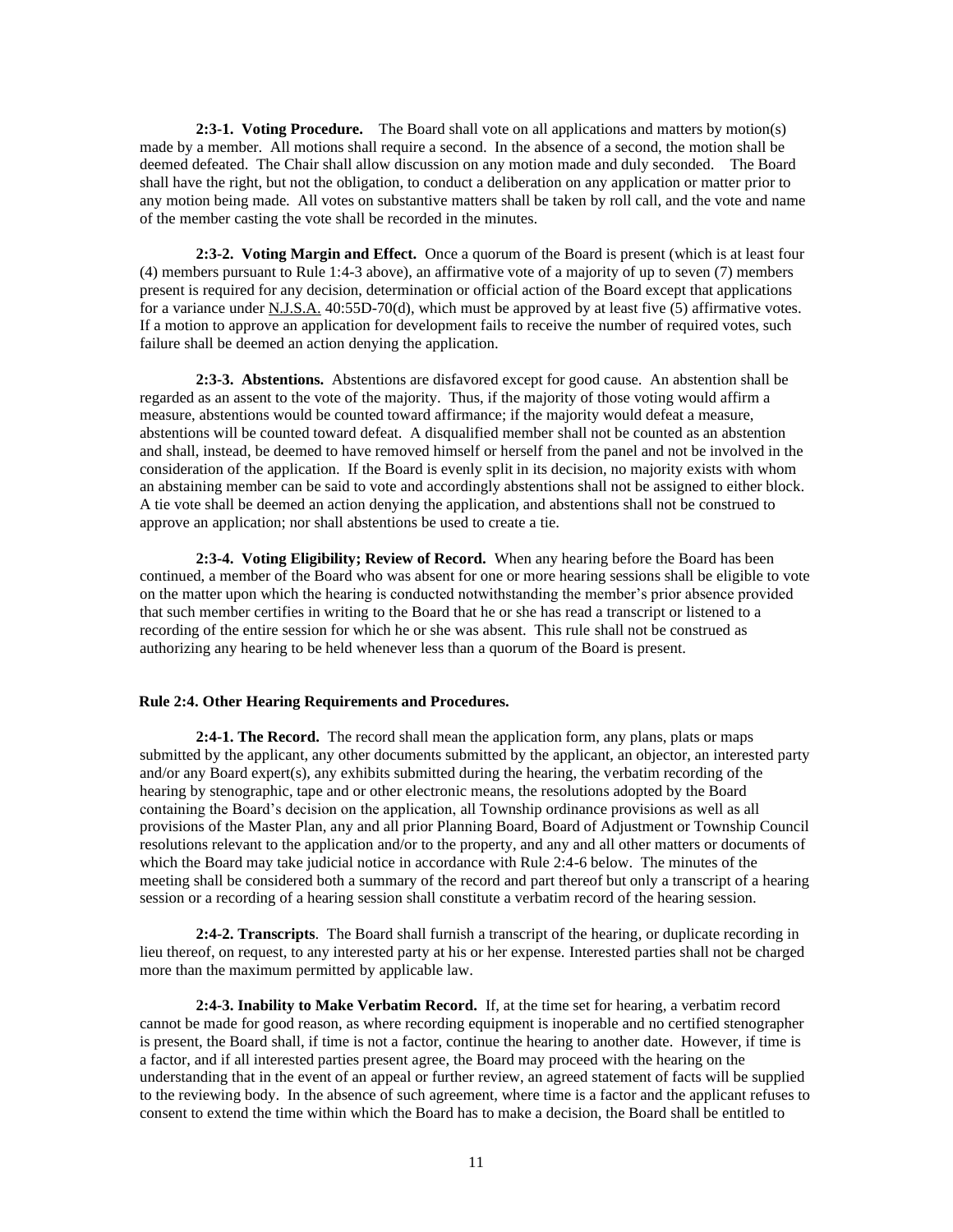deny the relief sought in order to prevent statutory automatic approval by reason of the Board's failure to make a decision within the required time.

**2:4-4. Oaths; Subpoenas; Contempt**. The Chair and the Board Attorney shall have power to provide for oaths to be administered to all witnesses in cases before the Board and may designate individual(s) to actually administer oaths. The Chair shall also have the power to issue subpoenas to compel the attendance of witnesses and the production of relevant evidence, including witnesses and documents presented by the parties. The provisions of the County and Municipal Investigations Law, N.J.S.A. 2A:67A-1 et seq. shall apply. Any person under subpoena who refuses or fails to appear or refuses to be examined or answer any proper questions or to produce any books, papers, documents or tangible things in accordance with the subpoena, shall be subject to the proceedings in the Superior Court for an order to compel him or her to do so. If a person subject to subpoena shall engage in contemptuous conduct at any hearing, the Board may apply to the court to compel such person to refrain therefrom, and may seek costs and fees in connection therewith.

**2:4-5. Perjury.** Any person who shall knowingly or willfully give false testimony under oath in the course of any hearing held before the Board shall, in accordance with the provisions of the County and Municipal Investigations Law (N.J.S.A. 2A:67A-1 et seq.), be guilty of perjury.

**2:4-6. Judicial Notice.** The Board may take judicial notice of such matters as are so notorious as not to be the subject of reasonable dispute, including but not limited to matters of common knowledge, provisions of law, provisions of the Township Ordinances, resolutions adopted by the Planning Board, Board of Adjustment and Township governing body, and the contents of municipal, county, state and federal government documents and publications (including internet published documents).

**2:4-7. Dismissal of Applications.** The Board, on its own motion, may dismiss any action without prejudice if neither the applicant nor anyone on his or her behalf appears at the time set for the hearing of said application. The Board may also dismiss any action without prejudice if neither the applicant nor anyone on his or her behalf actively prosecutes the application. Further, the Board, on its own motion, may dismiss any action, without prejudice, for failure to comply with these rules. Any applicant may, at any time before the commencement of the hearing, voluntarily withdraw his or her application, in which case the application shall be deemed to have been dismissed without prejudice. After commencement of a hearing, the applicant shall not have the right to withdraw its application. A voluntary dismissal may be had but only with the approval of the Board, in which case the Board shall dismiss the action with or without prejudice depending on the circumstances of the particular case. The Board reserves the power to impose reasonable terms and conditions on the dismissal of any application where the request for the dismissal is made after the commencement of the hearing on the application.

**2:4-8. Amended Applications.** An applicant may, prior to the commencement of a hearing, amend his or her application without leave of the Board and in all such cases new notice shall be given as in the case of the original application and the amended application shall be subject to a completeness determination as is the case with the original application. After commencement of a hearing, an application may be amended only by leave of the Board. If the amendment after commencement of hearing is for the purpose of reducing the nature or extent of the relief sought, no new notice will be required. Otherwise, new notice shall be given. In either event, the time within which the Board has to act on the amended application shall be deemed to start to run from the day the amended application is determined to be or deemed to be complete.

**2:4-9. Time of Submission Rule.** Notwithstanding any provision of law to the contrary, those development regulations which are in effect on the date of submission of an application for development shall govern the review of that application for development and any decision made with regard to that application for development. Any provisions of an ordinance, except those relating to health and public safety, that are adopted subsequent to the date of submission of an application for development, shall not be applicable to that application for development.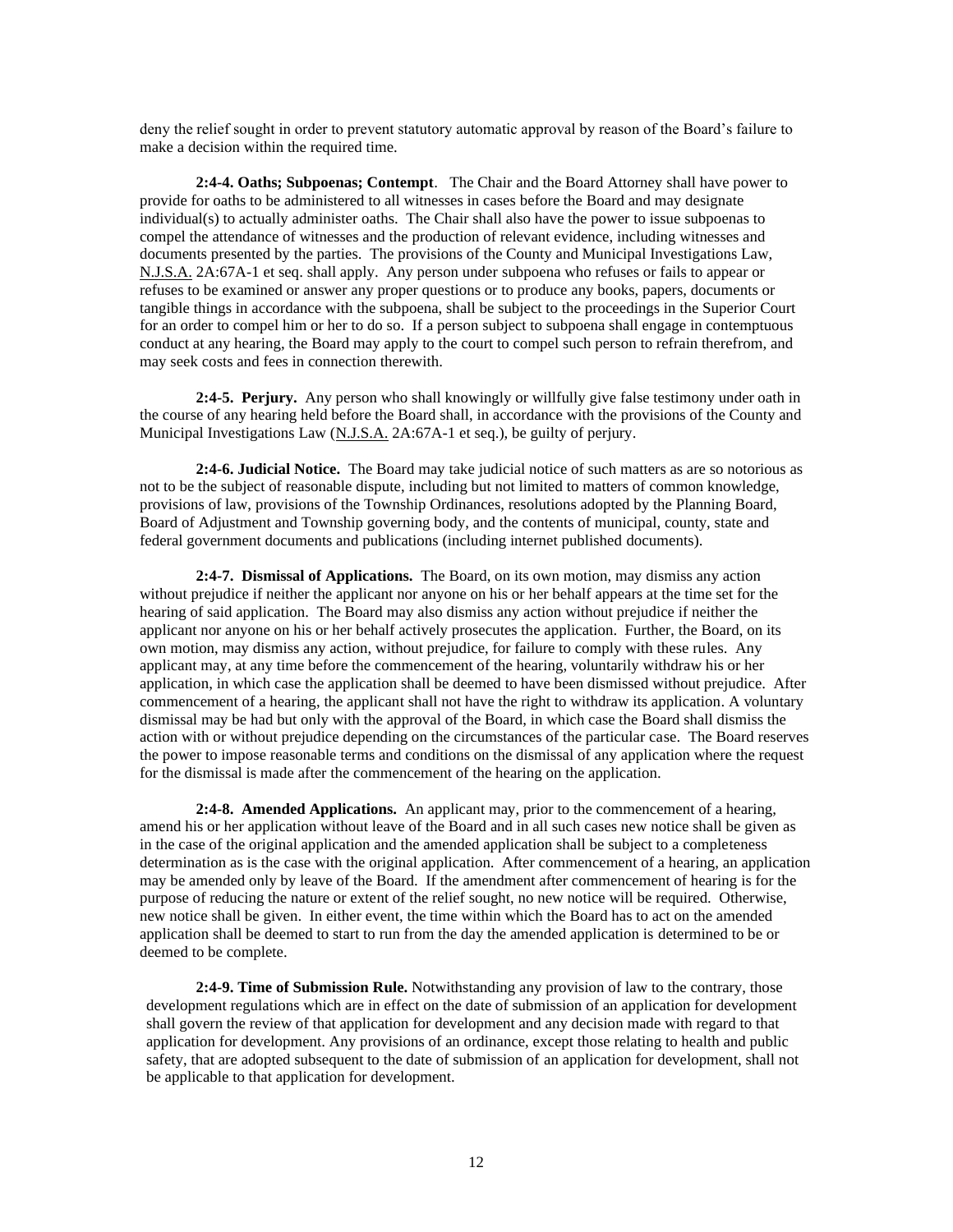**2:4-10. Conditions.** The Board shall have plenary power and discretion to impose conditions. The right to impose conditions is an inherent power of the Board that exists regardless of whether the ordinance grants such a right to the Board. Such conditions shall not be deemed exclusive, and the applicant shall be subject to terms and conditions of approval that are expressed and implied at law, including those imposed pursuant to ordinance as applied uniformly to every development application. If a term or condition of approval is imposed by ordinance or law and the Board is not expressly granted the power to waive, enlarge or relax such term or condition, the Board shall not have such discretion or power. The right to impose conditions is an inherent power of the Board that exists regardless of whether the ordinance grants such a right to the Board. To be enforceable, a condition must be part of the record. Conditions must not offend against any provisions of the Land Use Ordinance, must be in the public interest, must be reasonably calculated to achieve a legitimate objective of the ordinance and shall not be unnecessarily burdensome to the applicant and/or owner. The Board shall have the power to require that conditions be fulfilled within a stated period of time. The Board may require that some or all conditions of approval, or the resolution itself, be recorded with the County Clerk along with any maps for filing.

Unless good cause exists, the Board shall impose the following conditions as a minimum, which the Board deems as its "standard" conditions, and in the event the Board neglects to include any of the following conditions in a resolution approving an application for development the following conditions shall be deemed to have been imposed by the Board:

- 1. **Revisions to Plans/Plats**. Prior to the Board Chair and Secretary signing any approved site plans or subdivision plats, and prior to issuance of zoning and construction permits, the applicant shall be required to make revisions to the plan(s) and/or the plat(s) in accordance with Board's experts' reports and testimony to the satisfaction of the Board expert(s) who filed the report or testified as well as to the satisfaction of the Township Engineer and Township Planner. The Board shall impose as a further condition a time within which to make the revisions which shall be six (6) months unless the Board determines another time period is more appropriate depending on the circumstances of the case before it. And, the condition shall also provide that, in the event that the applicant fails to revise the plans as required and/or fails to obtain signatures on the plan as required, all within said time period, or extension thereof as granted by the Board, the approvals shall expire and become automatically null and void. (The Board notes that, in the absence of the within time limitation condition, it would decline to grant conditional approvals and, instead, would continue the hearing on an application for no more than a six month period to provide the applicant with the opportunity to revise the plat, plans and documents. Failure by the applicant to resubmit same to the Board within that period or submission within that period but failure of the applicant to make all the required revisions, would result in denial of the application.) Any dispute(s) concerning satisfaction of any conditions related to the revisions of the plans/plats may be brought to the Board for resolution by written letter application submitted by the applicant without the necessity for public notice but on written notice to the Township Engineer and Township Planner.
- 2. **Design, Construction and location of Improvements**. The applicant shall be required to design, construct and locate the proposed development in substantial conformity with the plans and the plats approved and signed by, and conditions imposed by, the Board as well as to the exhibits submitted into evidence during the hearing. The requirements of this condition shall be satisfied prior to issuance of a certificate of occupancy, completion or compliance (whichever is applicable).
- 3. **Landscaping.** All landscaping, as installed, shall conform to and be in accordance with the landscaping plan approved and signed by the Board, and which landscape plan shall include any and all the landscaping changes required by condition #1 above. Prior to the issuance of a permanent certificate of occupancy, completion or compliance (whichever is applicable) and prior to the release of any performance bond, the landscaping shall be installed and a two (2) year maintenance bond in a form acceptable to the Township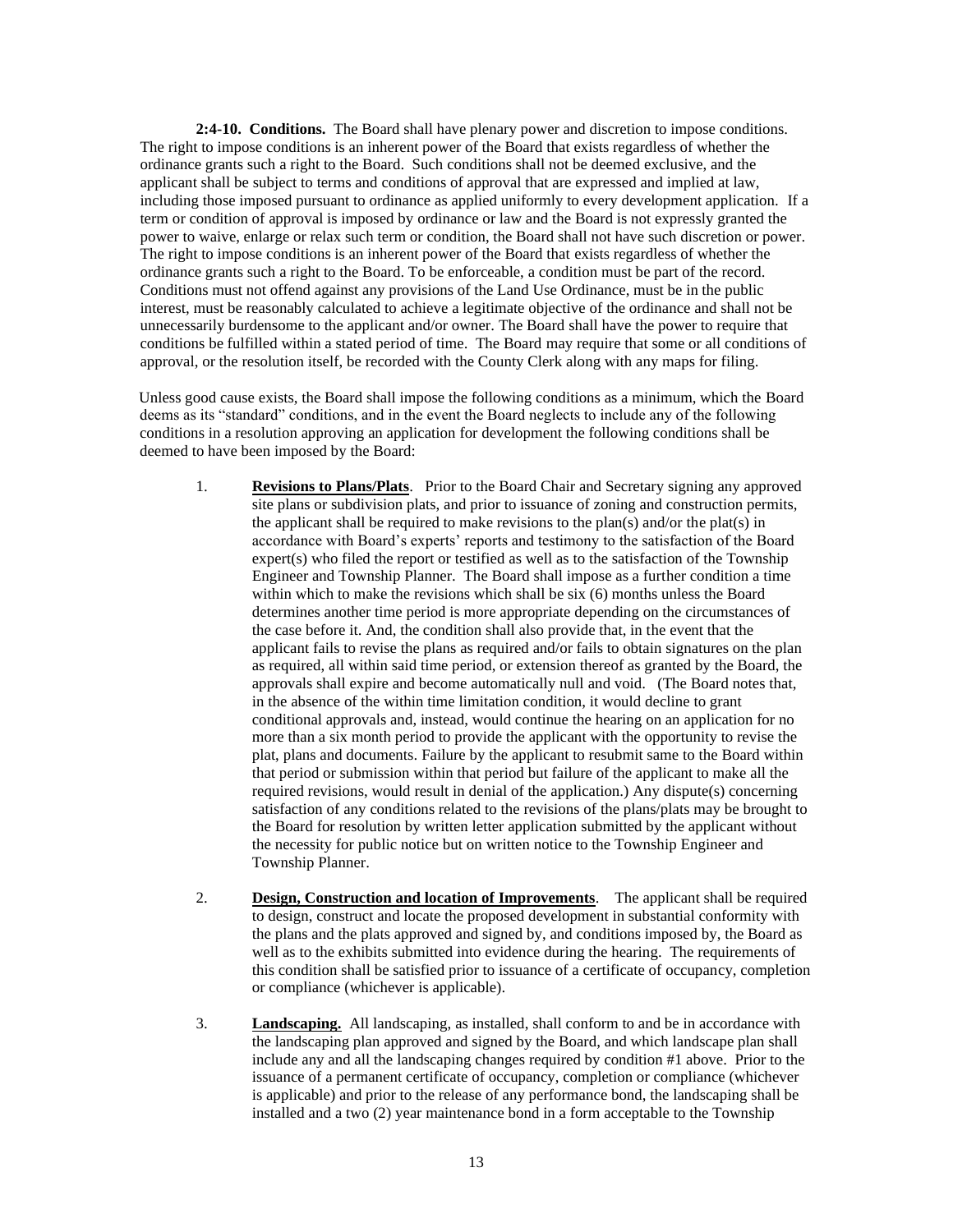Attorney and in an amount acceptable to the Township Engineer, shall be posted with the Township. If the applicant applies for a certificate of occupancy during a non-planting season, the applicant may obtain a temporary certificate of occupancy without installation of the landscaping but if and only if the applicant posts a performance bond in a form acceptable to the Township Attorney and in an amount acceptable to the Township Engineer guaranteeing installation of the landscaping during the next planting season and further guaranteeing the subsequent posting of a two (2) year maintenance bond.

- 4. **Enforcement and Maintenance of Parking.** The applicant shall strictly monitor and enforce parking as permitted and reflected on a signed site plan. This means that parking shall be permitted only in those areas and in those spaces designated on the site plan for same. The owner of the property shall include provisions in all leases to this effect. The applicant shall identify on the site through pavement markings and signage (as approved by the Township Engineer) all parking spaces and fire lanes/zones. The applicant shall have a continuing obligation to maintain all parking areas, which shall include but not be limited to repainting and reinstalling signage for all required spaces.
- 5. **Night-Light Test**. There shall be a night-light test conducted by the Township Engineer prior to the issuance of a certificate of occupancy, compliance or completion (whichever is applicable) and the applicant shall correct any lighting problems which are exposed as a result of the test prior to the issuance of said certificate. The purpose of the night-light test is to assure adequate lighting throughout the site for safety purposes while safeguarding neighboring property owners and the traveling public from glare, unnecessary brightness and glow. The requirements of this condition shall be satisfied prior to issuance of a certificate of occupancy, completion or compliance (whichever is applicable).
- 6. **Escrow Fees.** Any and all outstanding escrow fees shall be paid in full and the escrow account replenished to the level required by ordinance within 30 days of the adoption of a resolution, within 30 days of written notice that a deficiency exists in the escrow account, prior to signing the site plan and/or subdivision plat, prior to the issuance of a zoning permit, prior to the issuance of construction permits, and prior to the issuance of a temporary and/or permanent certificate of occupancy, completion or compliance (whichever is applicable). Failure to abide by this condition shall result in the relief granted, as well as any and all underlying relief for the property, automatically terminating and becoming null and void
- 7. **Easements, Dedications and Conveyances.** Any and all easements, dedications and/or conveyances running to and in favor of the Township which are proposed on the site plan and/or subdivision plat and/or required as a condition of the approval resolution shall, in addition to being identified on the applicant's plans, maps and/or plats, be contained in separate documents to be prepared by the applicant and approved by both the Planning Board Attorney and the Township Attorney after the metes and bounds descriptions of the easement, dedication and/or conveyance areas have been reviewed and approved by the Township Engineer. Said documents shall specifically outline the grant of the easement, dedication and/or conveyance and its purpose and shall contain a metes and bounds description of the easement, dedication and/or conveyance area. All such documents shall then be recorded and, upon completion of the recording process, be transmitted to the Township Clerk for maintenance with other title documents of the Township. The requirements of this condition shall be satisfied prior to the Board Chair and Secretary signing any approved site plans or subdivision plats, and prior to issuance of zoning and construction permits.
- 8. **Time to Obtain Construction Permits and Commence and Complete Construction.**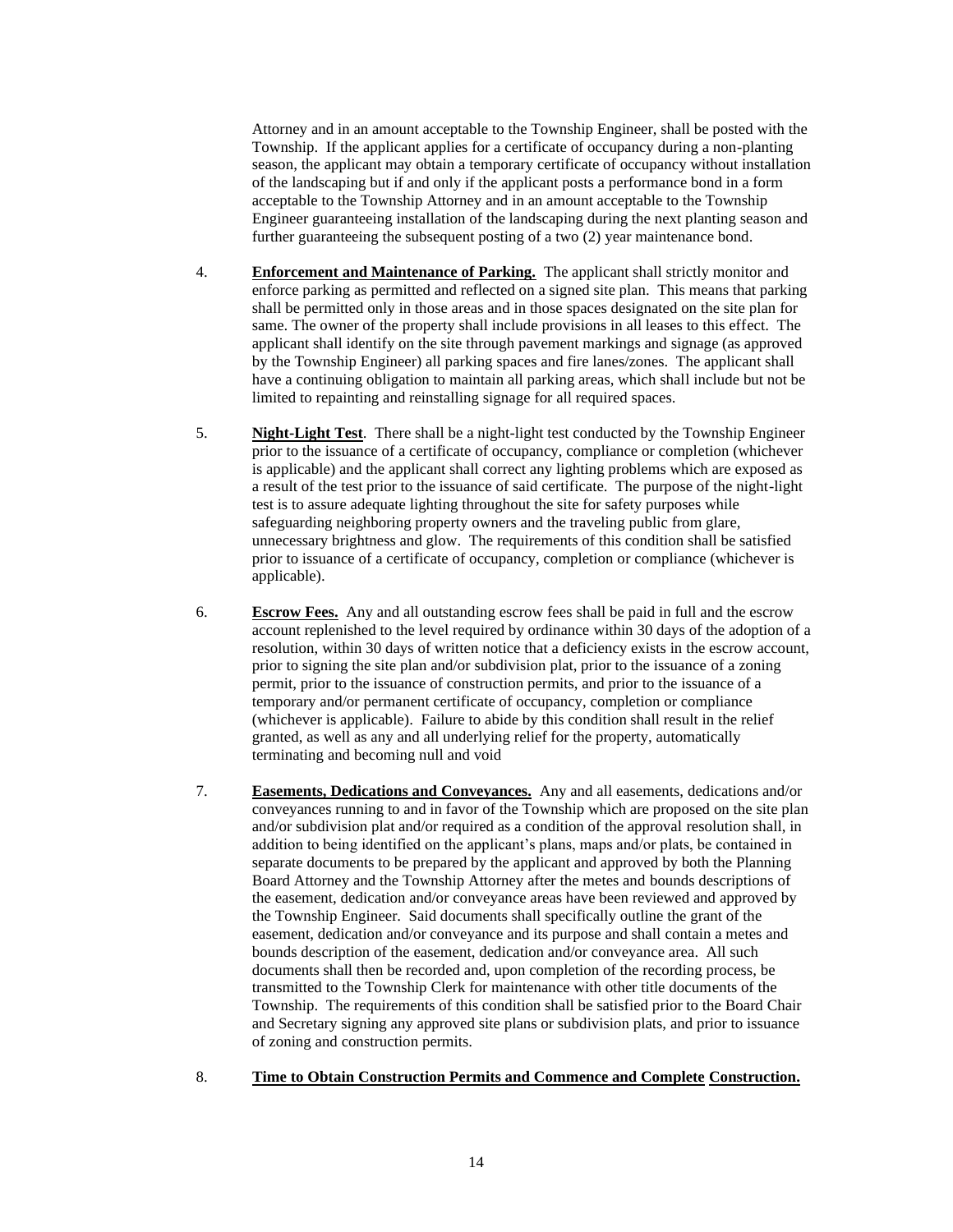- a. In cases where the Board grants preliminary site plan and/or preliminary subdivision approval, the Board shall impose a time limitation within which to file an application for final approval. Unless the Board determines that some other time periods are more appropriate based upon the unique circumstances of the case before it, the standard time limitation condition shall be as follows: "The applicant shall file an application for final site plan and/or subdivision approval within three (3) years of the date of the adoption of the resolution granting preliminary approval. If an application for final site plan and/or final subdivision approval is not filed within said three (3) year period, or extension thereof as granted by the Board, the within preliminary approval shall automatically expire and become null and void."
- b. In cases where the Board grants final site plan and/or subdivision approval, the Board shall impose a time limitation within which to obtain construction permits, commence construction and complete construction. Unless the Board determines that some other time periods are more appropriate, based upon the unique circumstances of the case before it, the standard time limitation condition in cases involving final site plan and/or subdivision approval shall be as follows: "The applicant shall apply for and obtain a construction permit within two (2) years of the date the resolution granting final site plan and/or subdivision approval is adopted. If during said two (2) year period, or extension thereof as granted by the Board, the applicant fails to obtain a construction permit, the within final approval shall automatically expire and become null and void. The applicant shall also have one (1) year from the date of issuance of the construction permit to commence construction and obtain a permanent certificate of occupancy. If during said one (1) year period, or extension thereof as granted by the Board, work is not commenced and/or a permanent certificate of occupancy is not obtained, the within final approval shall automatically expire and become null and void."
- 9. **Specific Approvals and Permits.** Prior to the Board Chair and Secretary signing any approved site plans or subdivision plats, and prior to issuance of zoning and construction permits, the applicant shall obtain all applicable permits and/or approvals from all applicable agencies and/or departments including (if applicable) but not necessarily limited to the following municipal, county and/or state agencies and/or departments:
	- a. Township Board of Health approval of any aspect of the development within its jurisdiction,
	- b. Hunterdon County Department of Health approval of any aspect of the development within its jurisdiction;
	- c. Hunterdon County Soil Conservation Service certification of the soil erosion and sediment control plan,
	- d. Hunterdon County Planning Board and/or Hunterdon County Engineering Department approval of any aspect of the proposed development within its jurisdiction,
	- e. NJDOT highway access permit if the proposed development is on a road within NJDOT's jurisdiction, and
	- f. NJDEP approval of any aspect of the proposed development within its jurisdiction.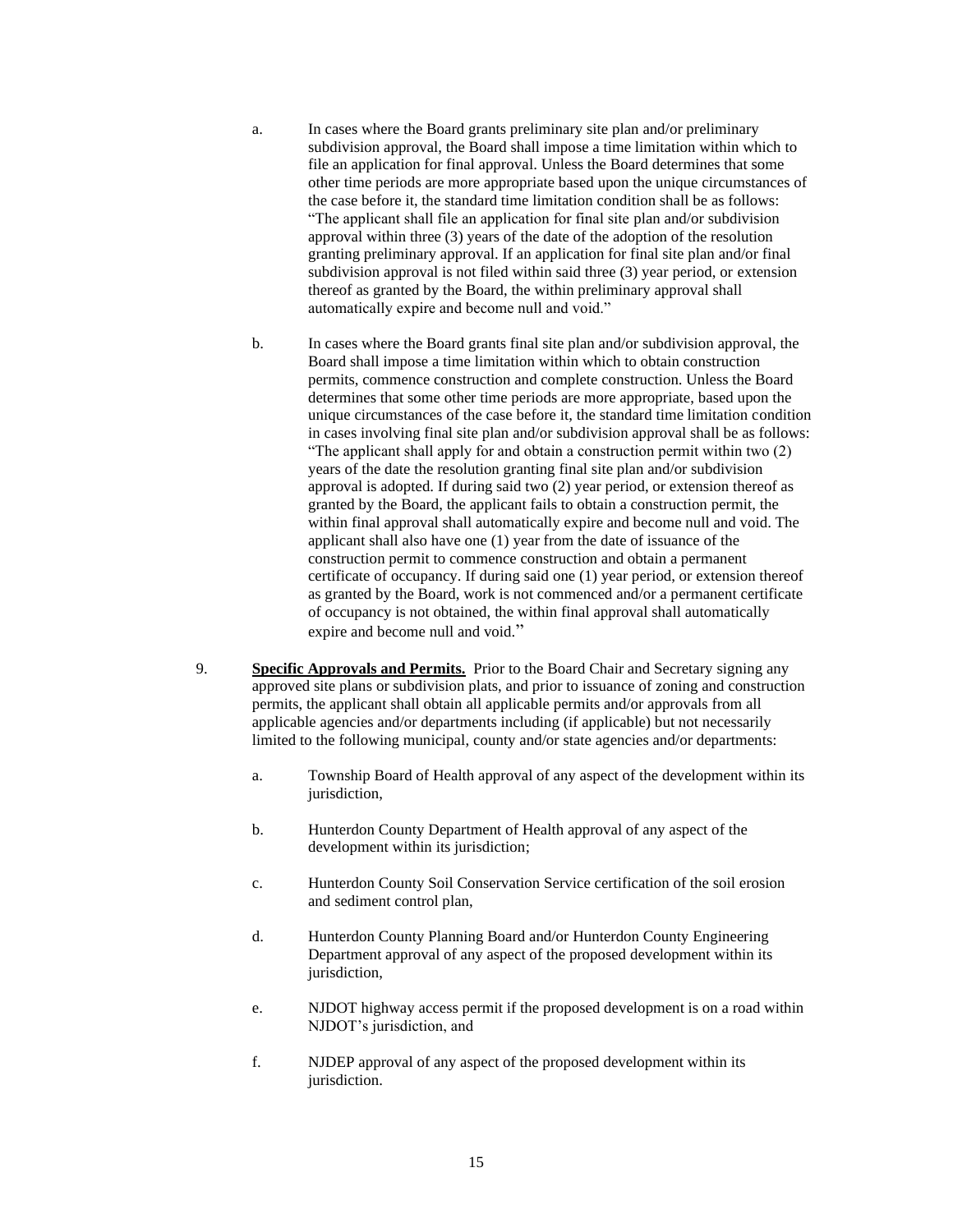10. **Subject to Other Laws and Approvals.** All resolutions shall contain the following "catch-all" condition:

"The within approval and the use of all property subject to the within approval are conditioned upon and made subject to any and all laws, ordinances, requirements, and/or regulations of and/or by any and all municipal, county, state and/or federal governments and their agencies and/or departments having jurisdiction over any aspect of the property and/or use of the property. The within approval and the use of all property subject to the within approval are also conditioned upon and made subject to any and all approvals by and/or required by any and all municipal, county, state and/or federal governments and their agencies and/or departments having jurisdiction over any aspect of the property and/or the use of the property. In the event of any inconsistency(ies) between the terms and/or conditions of the within approval and any approval(s) required by the above, the terms and conditions of the within approval shall prevail unless and until changed by the Board upon proper application."

## **PART III. TAKING ACTION ON APPLICATIONS.**

#### **Rule 3:1. Decisions; Resolution of the Board.**

**3:1-1. Time of Decision.** Unless the applicant has consented in writing or on the record to an extension of time, the Board shall render a decision on an application for development not later than within the following time periods:

- (a) 95 days after the date of completeness of an application for general development plan approval;
- (b) 45 days after the date of completeness of an application for minor site plan approval, whether or not including a request for site plan exception(s);
- (c) 45 days after the date of completeness of an application for preliminary site plan approval involving 10 acres of land or less and 10 dwelling units or less, whether or not including a request for site plan exception(s);
- (d) 95 days after the date of completeness of an application for preliminary site plan approval involving more than 10 acres or more than 10 dwelling units, whether or not including a request for site plan exception(s);
- (e) 45 days after the date of completeness of an application for final site plan approval, whether or not including a request for site plan exception(s);
- (f) 45 days after the date of completeness of an application for minor subdivision approval, whether or not including a request for subdivision exception(s);
- (g) 45 days after the date of completeness of an application for preliminary subdivision approval involving 10 dwelling units or less, whether or not including a request for subdivision exception(s);
- (h) 95 days after the date of completeness of an application for preliminary subdivision
- (i) approval involving more than 10 dwelling units, whether or not including a request for subdivision exception(s);
- (j) 45 days after the date of completeness of an application for final subdivision approval, whether or not including a request for subdivision exception(s);
- (k) 95 days after the date of completeness of an application for conditional use approval;
- (l) 120 days after the date an appeal is taken from the decision of an administrative officer pursuant to N.J.S.A. 40:55D-70(a); or 120 days after the date of completeness of an application for subdivision, site plan and/or conditional use approval when any or all of those applications include or require a request or application for the following relief: a variance pursuant to  $N.J.S.A.$  40:55D-70(c) and/or (d), issuance of a permit pursuant to N.J.S.A. 40:55D-34 and/or pursuant to N.J.S.A. 40:55D-36.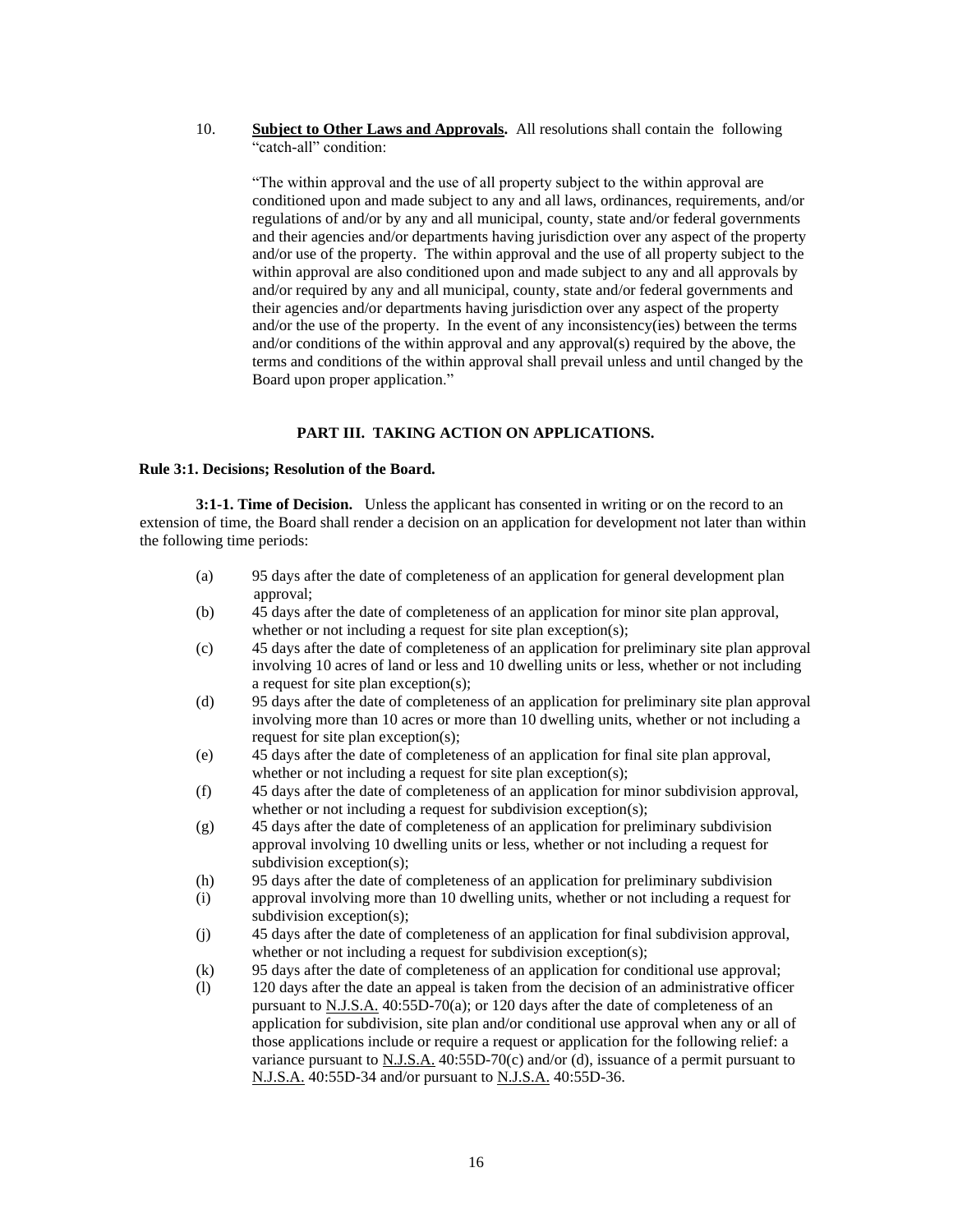**3:1-2. Failure to Decide within Prescribed Time.** Failure of the Board to render a decision within the period prescribed or within such further time as may be consented to by the applicant may constitute a decision favorable to the applicant but only if the Board intentionally fails to render the decision within said time periods and acts in bad faith.

**3:1-3, Decision Based on Evidence**. Each case shall be decided strictly on the basis of the facts adduced at the hearing viewed in light of the statutory and ordinance requirements. The Board is a quasijudicial body whose function is to apply the facts adduced at the hearing to the legal requirements of the statute and ordinance and to decide whether the requested relief can be legally granted or not. The number of opponents or objectors present, or even the fact that no objections are heard, shall be only of secondary importance unless the Board finds that the absence of objection is evidence that relief can be granted without substantial detriment of the public good. The facts adduced at the hearing and the evidence on which the Board bases its decision, must be part of the record and the Board's decision must include findings of the facts from the record on which it based its decision and conclusions on the points of law raised. The vote on the making of its decision and the adoption of its resolution must be taken at a public meeting.

**3:1-4. Alternative Relief**. The Board shall have the discretionary power to grant relief other than the precise relief or portion thereof sought by the applicant provided that interested parties shall have received reasonable notice of the fact that such relief might be granted.

**3:1-5. Reservation of Decision**. The Board may decide to reserve decision on a matter after the hearing is completed and may make its decision at the next meeting provided that the period within which to decide the application will not expire prior to the next succeeding meeting. The Board may also authorize the Board Attorney to prepare a resolution for consideration at the next meeting provided prevailing time limitation will not expire prior to such meeting. The making of a motion to have a resolution prepared for consideration shall not be construed as the making of a decision. The Board shall not be bound by such measure.

**3:1-6. Form of Decision – Written Resolution.** All decisions of the Board shall be in the form of a written resolution containing findings and conclusions and conditions, which resolution shall be adopted by a majority vote of the members of the Board who voted in favor of the action previously. taken either on the date of the meeting at which the Board grants or denies approval, or, within 45 days of such meeting by the adoption of a resolution of memorialization setting forth the decision, findings, conclusions and conditions of the Board. No other member shall vote thereon. The resolution of the Board shall contain:

- (a) a statement of the Board's findings of fact and its conclusions of law, the Board's decision, any conditions imposed upon the relief granted, or other provisions as the Board may deem appropriate and necessary;
- (b) Where the Board has determined to impose conditions on the relief granted, such conditions shall be clearly set forth in the resolution. The Board may, when it is deemed necessary to protect the public interest, specifically provide in its resolution for the retention of jurisdiction over the matter before the Board for a reasonable time. Such time may be specifically set forth or may be conditioned on the happening of a certain event. The purpose of such retention of jurisdiction shall be to enable the Board without limitation to vary the terms of any conditions therein imposed or to impose additional conditions, in the public interest, in light of the then-existing circumstances; or to permit the Board to finalize its action with respect to its other powers, as granted to the Board by statute and/or ordinance. However, nothing herein contained shall be construed to limit the Board's inherent power to modify a decision for good cause shown, irrespective of whether the Board has expressly retained jurisdiction; and
- (c) the resolution shall set forth, with specificity, the relief granted to the applicant. The Board may grant such relief as it deems appropriate and in keeping with the intent and purpose of the appropriate ordinance, as the case may be, although the relief granted may be different in kind or degree from that requested in the application.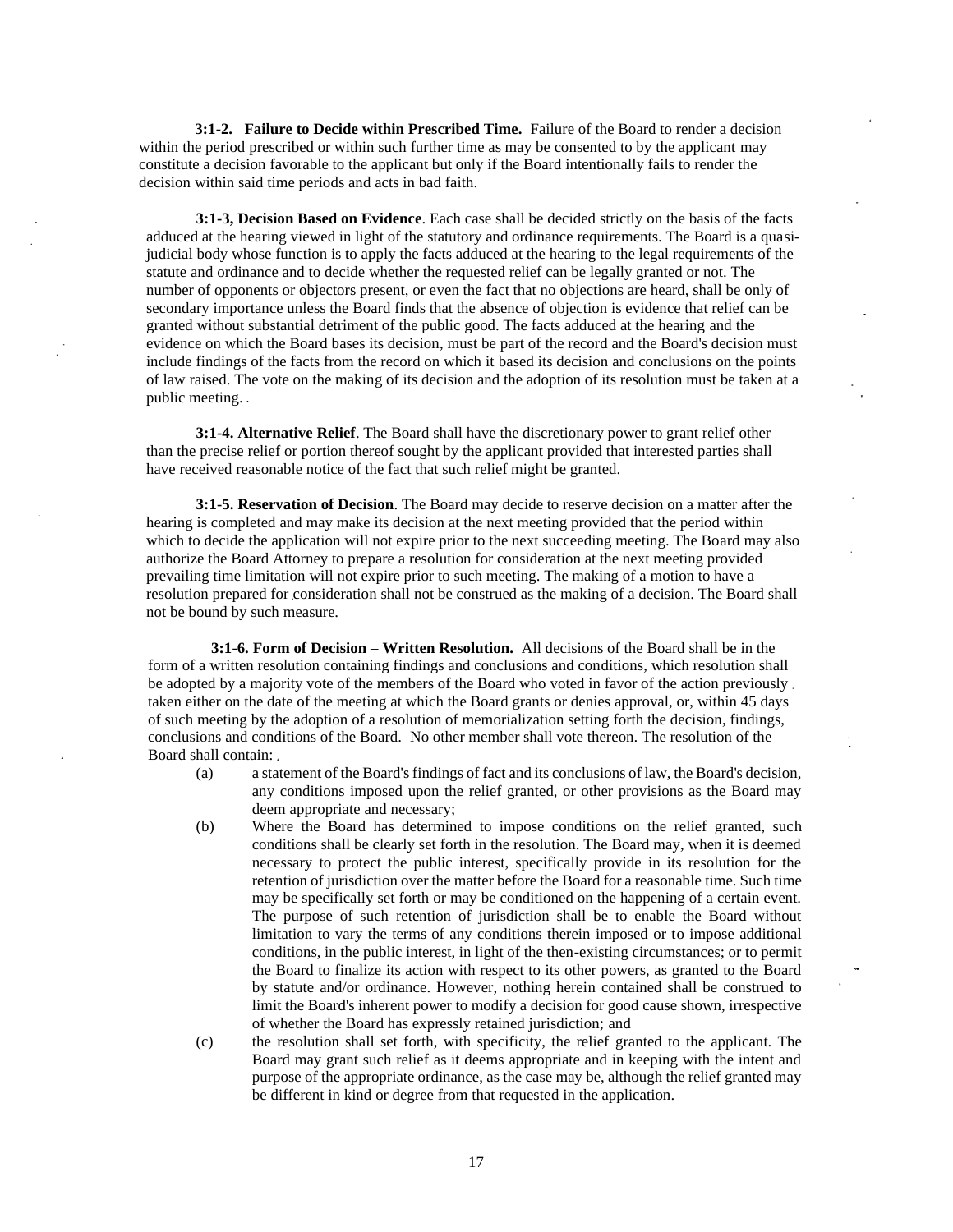If the resolution of memorialization is not adopted within forty-five (45) days of the Board's action, any interested party may apply to the Superior Court for an Order compelling the Board to reduce its findings and conclusions to writing within a stated time, and the cost of the application, including attorney's fees, may be assessed against the municipality pursuant to the provisions of N.J.S.A. 40:55D-10 (g) (2). Municipal action shall be deemed to have been taken at the original meeting and not the date at which the resolution or memorialization is adopted, except that the date on which the resolution of memorialization is adopted shall constitute the date of decision for the required mailing of a copy of the decision to the applicant and for the publication of the Board's decision in the official newspaper of the municipality as required by subsections (h) and (i) of N.J.S.A. 40:55D-10.

An action resulting from failure of a motion to approve an application shall likewise be memorialized by resolution regardless of the time at which such action occurs within the time period for rendering a decision. Whenever a resolution of memorialization is adopted in accordance with the provisions of N.J.S.A. 40:55D-10, the date of such adoption shall constitute the date of the decision for purposes of the mailings, filings and publications required by statute.

**3:1-7. Effect of Resolution.** Once the Board votes to adopt a resolution, the findings of fact, conclusions of law and conditions contained in the resolution become the findings, conclusions and conditions of the Board in the matter. It shall be immaterial that at the time of voting certain Board members may have given other reasons or discussed matters not addressed in the resolution. Nor shall it be necessary that Board members articulate particular reasons for reaching a decision at all, it being sufficient that the application be either approved or disapproved by a vote and that thereafter a resolution (of memorialization or otherwise) is adopted. The resolution shall be drafted in such a way as to give the greatest possible support to the decision that has been made by the Board. Once the resolution has been voted on favorably by the requisite number of Board members and is signed by the Board Secretary, it shall become the resolution of the decision of the Board regardless of who drafted it.

**3:1-8. Nature of Resolution Drafts.** A draft or proposed form of resolution, regardless of who prepared it (i.e., a Board member or the Board Attorney), which is transmitted to individual Board members, the Board Secretary and/or Board experts for review, comment and/or consideration shall be considered a privileged document and shall not become a matter of public record unless the Board attorney or Board Secretary intentionally transmits the draft or proposed form of resolution to a third party. Only the form of resolution that is ultimately adopted by the Board shall be a matter of public record unless the Board attorney or Board Secretary intentionally transmits a draft or proposed form of resolution to a third party and, in such case, only the draft or proposed form of resolution that is so transmitted shall be a matter of public record. Only the form of the resolution that has been voted on favorably by the requisite number of Board members and signed by the Board Secretary shall constitute the decision of the Board.

**3:1-9. Relief Granted.** With respect to relief requested by an applicant, the Board may grant or deny such relief depending upon whether the applicant has proved entitlement to the relief. Additionally, however, the Board may also grant relief which may be different in kind or degree from that requested in the application, again depending upon the applicant's proofs, as the Board shall have the discretionary power to grant relief other than the precise relief or portion thereof sought by the applicant.

**3:1-10. Publication of Notices of Decisions**. A copy of the Board's resolution shall be furnished to the applicant or his attorney within 10 days from the date of adoption thereof and a copy of the resolution shall also be made available to any person who has requested it and has paid the fee established therefore. A copy of the resolution shall be filed in the office of the Board and shall be available to the public upon adoption. A brief notice of the decision shall be published in the official newspaper of the municipality, if there be one, or in a newspaper of general circulation in the municipality. Such publication shall be arranged by the Board Secretary unless a particular municipal officer is so designated by ordinance. Nothing herein contained shall be construed as preventing the applicant from arranging such publication if so desired. The municipality may make a reasonable charge for its publication. The period of time in which an appeal of the decision may be made shall run from the first publication of the decision, whether arranged by the municipality or the applicant. The date of adoption of the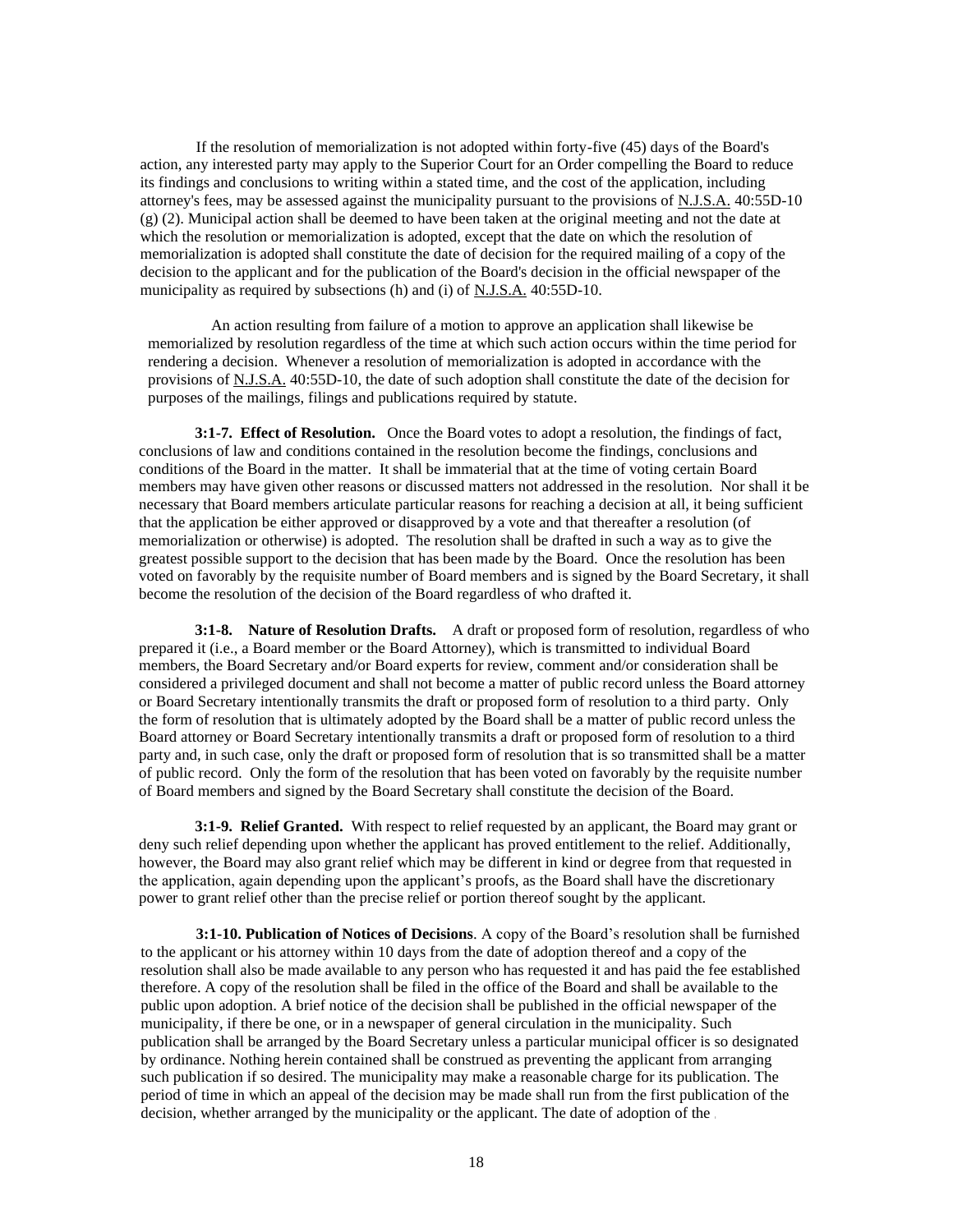memorializing resolution shall constitute the date of decision for the purpose of mailings, filings and publications.

The Board's Secretary shall cause notice of the Board's action to be published, once, in the official newspaper of the municipality, in accordance with the provisions of the MLUL.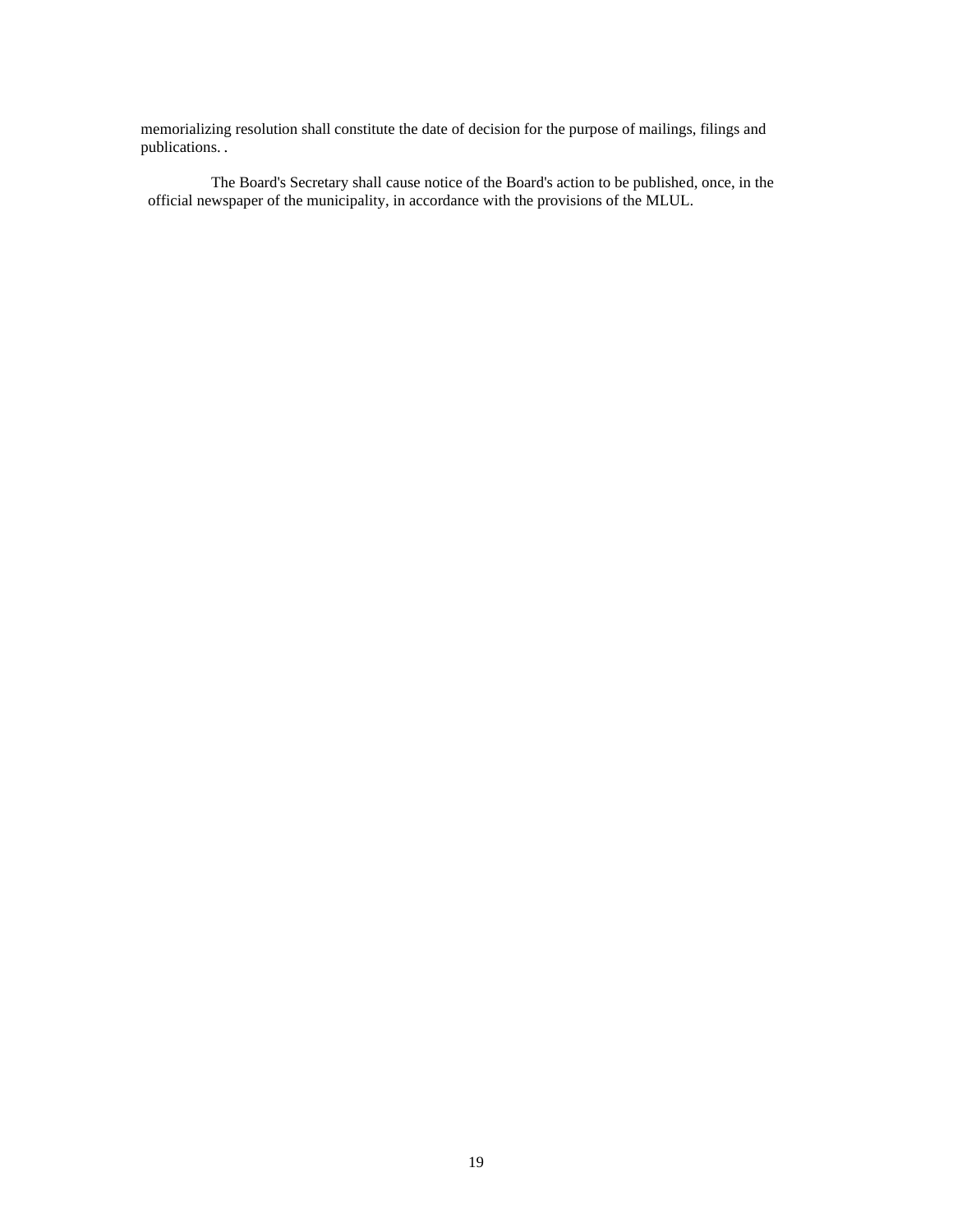#### **Rule 3:2. Rehearing; Modification**.

**3:2-1. Rehearing.** An applicant or other interested party may, within 20 days after the publication of notice of the decision, move the Board for a rehearing of the matter or a portion thereof by filing an application in the form of a letter addressed to the Board containing a brief statement of the grounds relied upon. If the Board grants the motion, the moving party shall deposit into the applicant's escrow account sufficient funds to cover the anticipated Board professional fees incurred in the rehearing. Once the escrow deposit has been made, the Board shall fix a date for rehearing and shall require the moving party to give notice to all persons who participated in the original hearing or hearings, upon such terms as the Board may deem adequate. Failure to make the escrow deposit within 30 days of the Board granting the motion shall result in the Board vacating the grant of the motion for the rehearing. The Board may grant a rehearing on its own motion when unusual circumstances so require in the interest of justice.

**3:2-2. Misrepresentation, Fraud, Mistake**. The Board may presume that all material statements of act are true. The Board may also presume that all exhibits, maps and other documents submitted are true and accurate representations of all facts which such materials have been introduced to substantiate. In the event that it later appears to the Board on reasonable grounds that an applicant or witness has not been truthful, or that a mistake has been made, and such circumstances bear on facts which are essential in the granting of the relief sought by the applicant and were relied upon by the Board in taking such action, then, upon discovery of such misrepresentation, fraud or mistake, the Board may re-hear the matter either upon application of an interested party or on its own motion when unusual circumstances so require in the interest of justice. In such event, the Board may, upon notice directed to the applicant and all other interested parties, require the applicant to appear before it for the purpose of explaining the testimony previously given at the hearing. At such subsequent hearing, it may be determined whether or not the testimony as given at the original hearing was in fact false. Mistake or fraud in proceedings, left uncured, shall constitute grounds for rescission.

**3:2-3. Vacation or Modification**. At any time after the adoption of a resolution of memorialization, any person having an interest in such decision may move the Board for an order vacating or modifying any term or condition of said decision by filing with the Board a petition in the form of a letter setting forth the reasons therefor and the grounds relied upon. If the petition is granted, the Board shall fix a date for hearing and the movant shall give notice of such hearing in the same form and manner as otherwise required in the case of original applications. The Board, on its own motion, may, in a proper case, similarly order all parties in interest to show cause at a time and place fixed in the notice why the terms or provisions of any variance ought not to be vacated or modified.

**3:2-4. Res Judicata**. If the same parties or their privies seek the same relief in the same factual setting, the case may be dismissed on the ground that it has already been decided. However, if the first case was not a decision on the merits, there shall be no bar to the second application. If a second application seeks relief which is entirely different or is of lesser proportions than in the first application, the second application shall not be barred. An applicant shall also be given a fair opportunity to show that circumstances have changed significantly or that other good cause exists for reconsideration- This rule shall not be construed to disallow an application for modification or enlargement of an approval or for the lifting or relaxation of conditions previously imposed in connection with an approval upon a proper showing of changed circumstances or other good cause warranting a reconsideration.

#### **PART IV. AVAILABILITY AND ELIGIBILITY OF MEMBERS.**

#### **Rule 4:1. Alternate Members.**

**4:1-1. Designation**. There shall be two alternate members of the Board who shall be designated by the appointing authority as "Alternate No.1" and "Alternate No. 2", respectively, and each alternate shall retain said designation during the term for which he or she was appointed.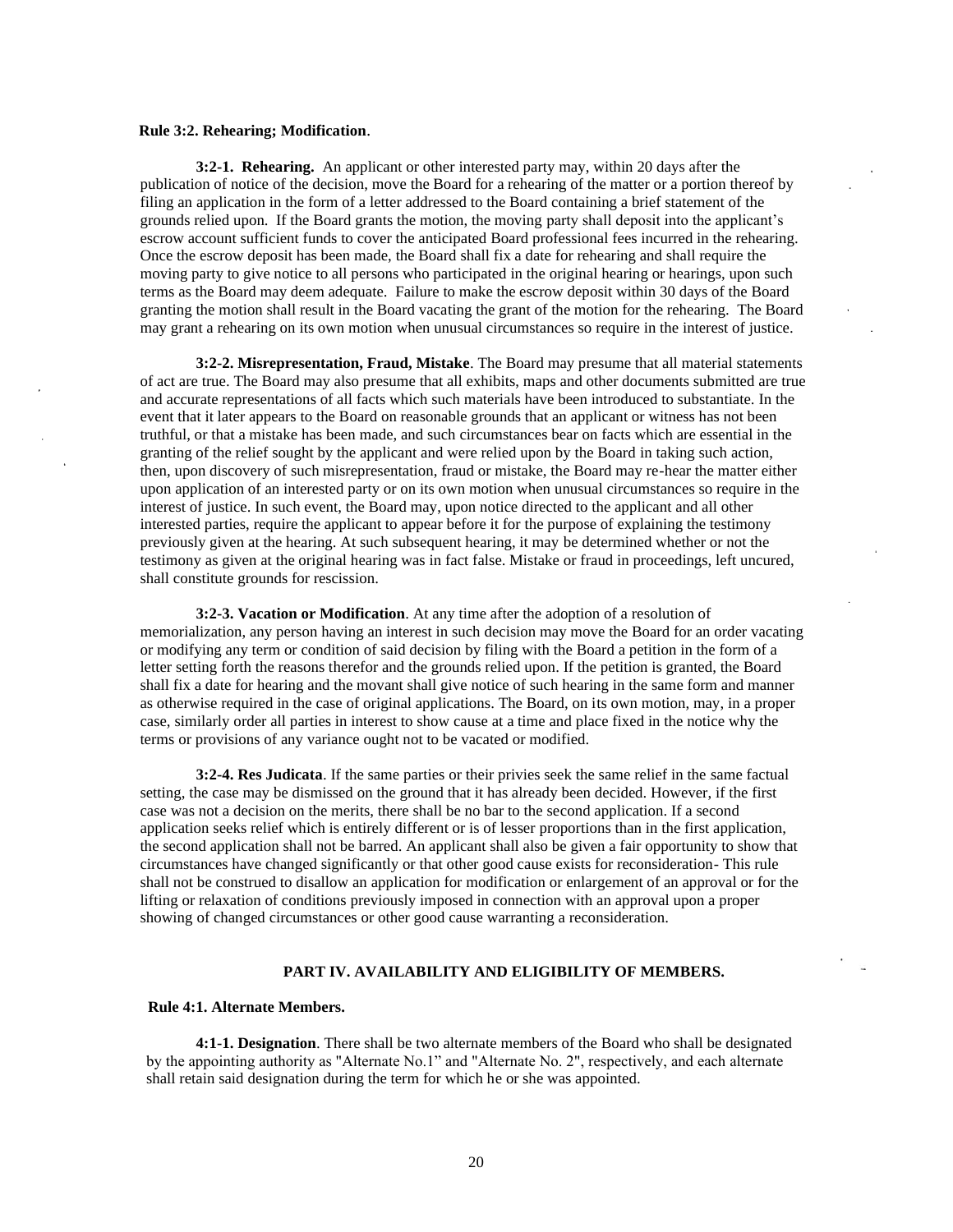**4:1-2. Appointment of Alternate to Serve on Case.** During the absence or disqualification of any regular member, the Chair shall recognize one of the alternate members to serve in the place of said regular member; provided, however, that where the alternate member is designated to serve in place of a regular member who is disqualified from participating in the hearing of a particular case, the alternate member shall be designated to serve only with respect to such case unless otherwise needed to fill an absence of a member.

**4:1-3 Alternate to Serve Until Final Disposition**. In the event of disqualification of a regular member for any hearing or matter, an alternate member who has participated in such hearing or matter coming before the Board shall continue to act in the place of such regular member until the final disposition of said matter by the Board.

**4:1-4. Alternate No. 1 to Vote**. In the event that a choice must be made as to which alternate member is to vote, Alternate No. 1 shall vote.

**4:1-5. Alternate Not to Serve at Adjourned or Continued Hearing Unless Present at Prior Hearings and/or Reviewed Transcript or Recording.** When a member has been present and has participated in the first hearing session on any matter, no alternate member shall be designated to serve during the absence of such member during any adjourned or continued hearing sessions on the same matter unless said alternate member was present at such first hearing session or any prior adjourned or continued hearing sessions on such matter or, if absent, said alternate member certifies in writing to the Board that he or she has read a transcript or listened to a recording of the entire hearing session(s) for which he or she was absent. This rule shall not be construed as authorizing any hearing to be held whenever less than a quorum of the Board is present.

**4:1-6. Rights and Privileges**. An alternate member who has served in the place of an absent or disqualified member shall, during the period of service, enjoy all of the rights and privileges and shall be subject to all of the duties and disabilities pertaining to regular members if the alternate member is eligible in all pertinent respects, provided, however, that no alternate member shall be eligible to serve as Chair or Vice-Chair of the Board.

**4:1-7. Participation in Discussions; Voting**. Alternate members may participate in discussions of the proceedings, but may not vote except in the absence or disqualification of a regular member, nor shall any vote be delayed in order that a regular member may vote instead of an alternate member.

#### **Rule 4:2. Borrowing Members**

**4:2-1. Appointment of Additional Members.** If the Board lacks a quorum because any of its members are prohibited from acting on a matter due to the member's personal or financial interests therein, whether direct or indirect, or other applicable law, regular Class IV members of the Planning Board shall be called upon to serve, for that matter only, as temporary members of the Board of Adjustment, in order of seniority of continuous service to the Planning Board, until there are the minimum number of members necessary to constitute a quorum to act upon the matter without any personal or financial interest therein, whether direct or indirect. For an application requesting relief under N.J.S.A. 40:55D-70(d), a minimum number of members necessary to constitute a quorum to act upon the matter shall be seven (7) qualified members. If a choice has to be made between regular members of equal seniority, the Chair of the Planning Board shall make the choice. This procedure shall be invoked only when the direct and proximate cause of a lack of quorum is the disqualification and not the mere absence of one or more members of the Board.

#### **Rule 4:3. Disqualification.**

**4:3-1. Disqualification Generally.** No member of the Board shall be permitted to act on any matter in which he or she has, either directly or indirectly, any personal or financial interest. No member of the Board shall participate in proceedings in which such member has a conflicting interest that may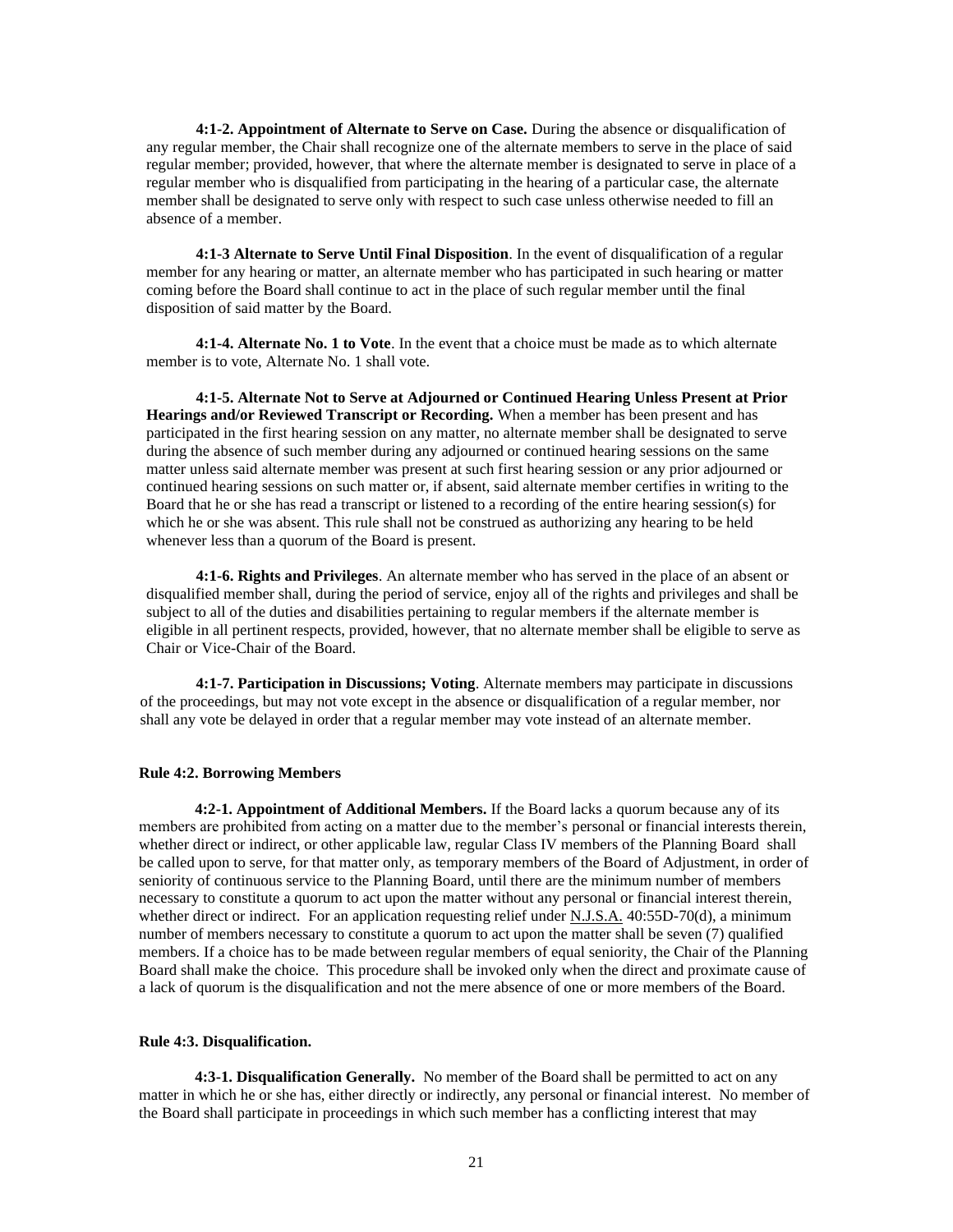interfere with the impartial performance of his or her duties as a member of the Board. The decision as to whether a particular interest is sufficient to disqualify shall depend on the facts and circumstances of the particular case. The test shall be whether the circumstances could reasonably be interpreted by a member of the public to show that they had the likely capacity to tempt the Board member to depart from his or her sworn public duty.

**4:3-2. Local Government Ethics Law.** The members of the Board shall comply with and be bound by the provisions of the Local Government Ethics Law, N.J.S.A. 40A: 9-22.1, et seq. and shall annually file a statement as prepared by the local Finance Board and the Division of Local Government Services, Department of Community Affairs. Pursuant to such law, no Board member shall act in his or her official capacity in any matter where he or she, a member of his or her immediate family or a business organization in which he or she has an interest, has a direct or indirect financial or personal involvement that might reasonably be expected to impair his or her objectivity or independence of judgment. Any interest or involvement of the Board member that is not shared in common with other members of the public shall be examined to determine eligibility.

**4:3-3. Examples of Disqualification for Interest.** Any member of the Board shall disqualify himself or herself from sitting on the hearing of any matter in which he or she has a disqualifying interest, such as, but not limited to, the following situations:

- (a) where the member owns property located within two hundred (200) feet of the property affected by the action;
- (b) where the applicant is related within the third degree of consanguinity to the member by blood or is the husband or wife of any person so related;
- (c) where the applicant or his or her attorney is the employer, employee, or partner of the member, or is a corporation in which the member beneficially owns more than 10% of the outstanding shares thereof or has other financial interest; and
- (d) where the member has any other personal or pecuniary interest in the proceeding.

**4:3-4 Removal from Panel.** Any member having deemed himself or herself disqualified in any matter or having been deemed by a majority vote of the Board as having a disqualifying interest shall not sit with the Board and shall not participate in the consideration of such matter. Such member may be heard at the appropriate time as an interested party or applicant, but whenever such member appears before the Board on his or her own behalf or by legal representative, it shall be disclosed that the member's comments are made solely to exercise or protect private rights and are not expressed as a member of the Board. Every effort shall be made by such member to avoid the possible influence of fellow Board members and the appearance of impropriety from the point of view of the general public. While not required, any member subject to disqualification is encouraged to leave the hearing room during the pendency of the application and, if the member wishes to exercise his or her right to appear as an interested party, while not required, the member is encouraged to engage counsel and appear through such counsel.

**4:3-5. Disclosure of Possible Conflicts; Waiver by Parties.** Where conflict is only possible and not actual by virtue of involving, either directly or indirectly, any personal or financial interest, such conflict need not necessarily result in a disqualification but should be disclosed. For purposes of illustration, prior dealings and friendships should be disclosed so that disqualification can be considered on an informed basis. Disclosure of interest is necessary in order to judge whether a particular interest is sufficient to disqualify or is remote and speculative. Concern for the impartial exercise of authority, in appearance as well as in fact, requires that where a member of the Board must disqualify himself or herself in a matter because of a conflict of interest, the disqualification is absolute and cannot be waived. However, if a conflict is only potential and is disclosed, the Board may reasonably find that a particular interest is too remote or speculative to cause a disqualification. The Board Attorney shall be consulted in each such case. Whenever the Board is called upon to determine that a potential conflict should not result in disqualification, the affected Board member shall disclose the nature of the relationship and shall satisfy the Board that the relationship would not in any way influence his or her decision.

**4:3-6. Remedy.** When a member fails to disqualify himself or herself where the circumstances require disqualification, any interested party or any other Board member may move the Board for an order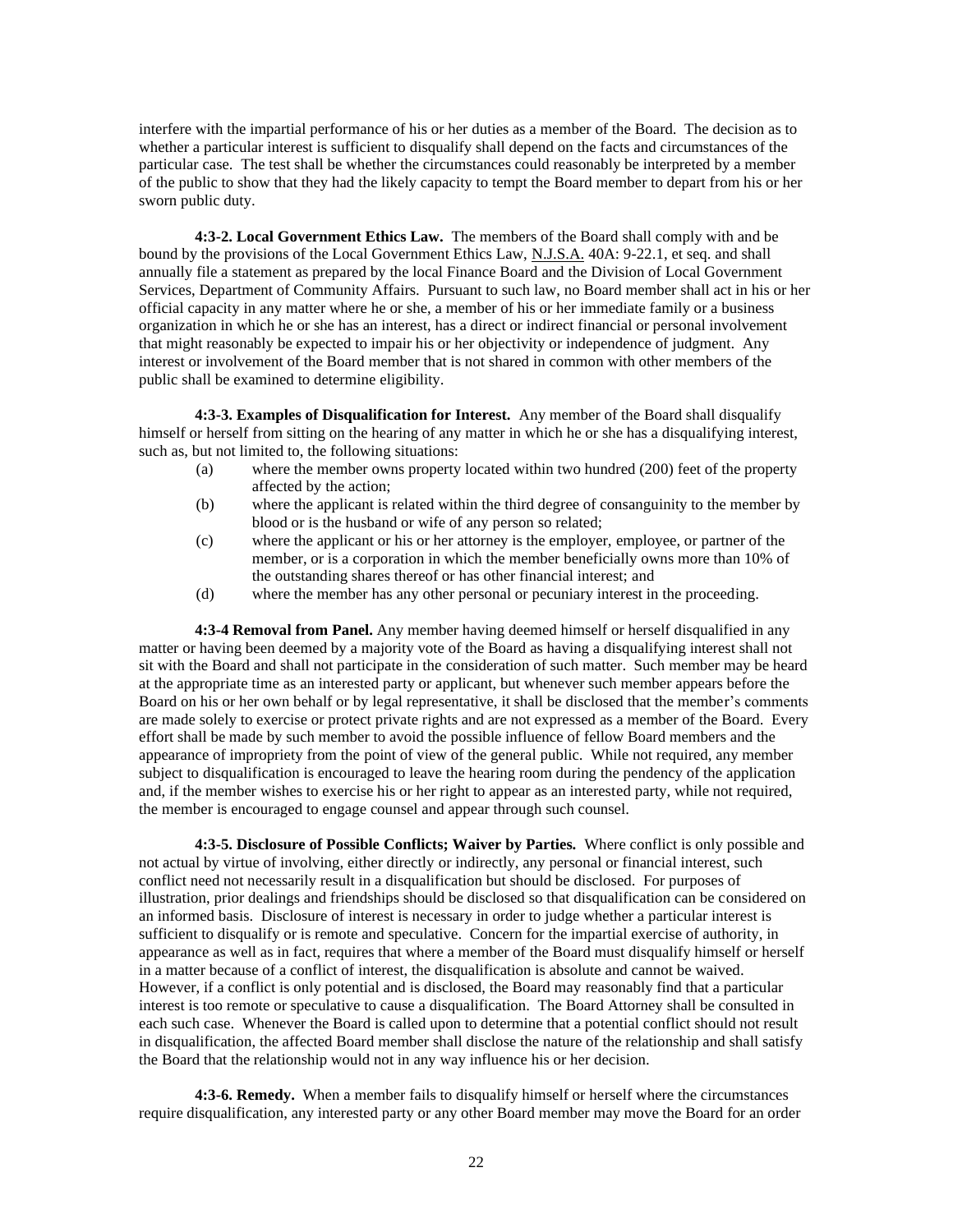or determination that such member is or was disqualified to act and may, even after decision, seek the vacation of the decision and a rehearing or other appropriate relief. The motion shall contain a statement of the facts upon which it is based, and the Board may thereupon hold a hearing on the matter or take whatever action it may deem appropriate.

## **PART V. MISCELLANEOUS MATTERS.**

#### **Rule 5:1. Fees**

**5:1-1. Application Fees.** No application shall be considered which is not accompanied by an application fee in accordance with the schedule of administrative fees for development applications, as amended and in effect at the time application is made.

**5:1-2. Escrow Deposits for Professional Services.** No application shall be considered with respect to which an applicant has failed to comply with the applicable local ordinance or statutory requirements for the payment of escrow deposits toward anticipated municipal expenses for professional services, to be based upon a schedule established by resolution. The amount of the initial deposit shall be established by ordinance.

**5:1-3. Special Meeting Costs**. In the event that a special meeting is scheduled and convened for the benefit of an applicant pursuant to Rule 1:4-2, any special or uncustomary disbursements, expenses, fees or costs incurred by the Board and the Municipality for the rendering of special services, arrangements or accommodations for the benefit of the applicant shall be reimbursed entirely by the applicant. The Board may require a reasonable antecedent escrow deposit to protect against an applicant's failure to comply with this section.

#### **Rule 5:2. Payment of Taxes.**

**5:2-1. Proof of Payment; Alternative Agreement.** The applicant, at the time of filing the application for development, shall file with the Board a certification of the Tax Collector that municipal taxes and/or assessments have been paid. In the event that taxes and/or assessments on the property affected by the application for development are unpaid, the applicant shall submit, in lieu of the certificate of payment of taxes and/or assessments, a written request that the Board take action, which request shall include a stipulation that any approval shall be subject to the payment of taxes and/or assessments and the Board may suspend post-approval execution and other action until such time as taxes and assessments are paid, subject to applicable law and ordinance.

#### **Rule 5:3. Purpose and Source of Authority.**

**5:3-1. Purpose and Source of Authority of Rules.** The within rules are supplementary to the provisions of the Township ordinances as they relate to the Board and are adopted pursuant to N.J.S.A. 40:55D-8a which provides that the Board shall adopt and may amend reasonable rules and regulations not inconsistent with the MLUL or with any applicable ordinances for the administration or its functions, powers and duties and N.J.S.A. 40:55D-10b which provides that every municipal agency shall make rules governing hearings held on applications for development.

## **Rule 5:4. Amendments.**

**5:4-1. Amendments to the Rules.** The Board may, from time to time, amend any part or parts of these rules and regulations at any regular meeting, provided notice of the consideration of any such amendment has been given in writing to each member of the Board at least three (3) days prior to such meeting. In no case, however, shall any rule, as amended, be applicable to any action commenced prior to